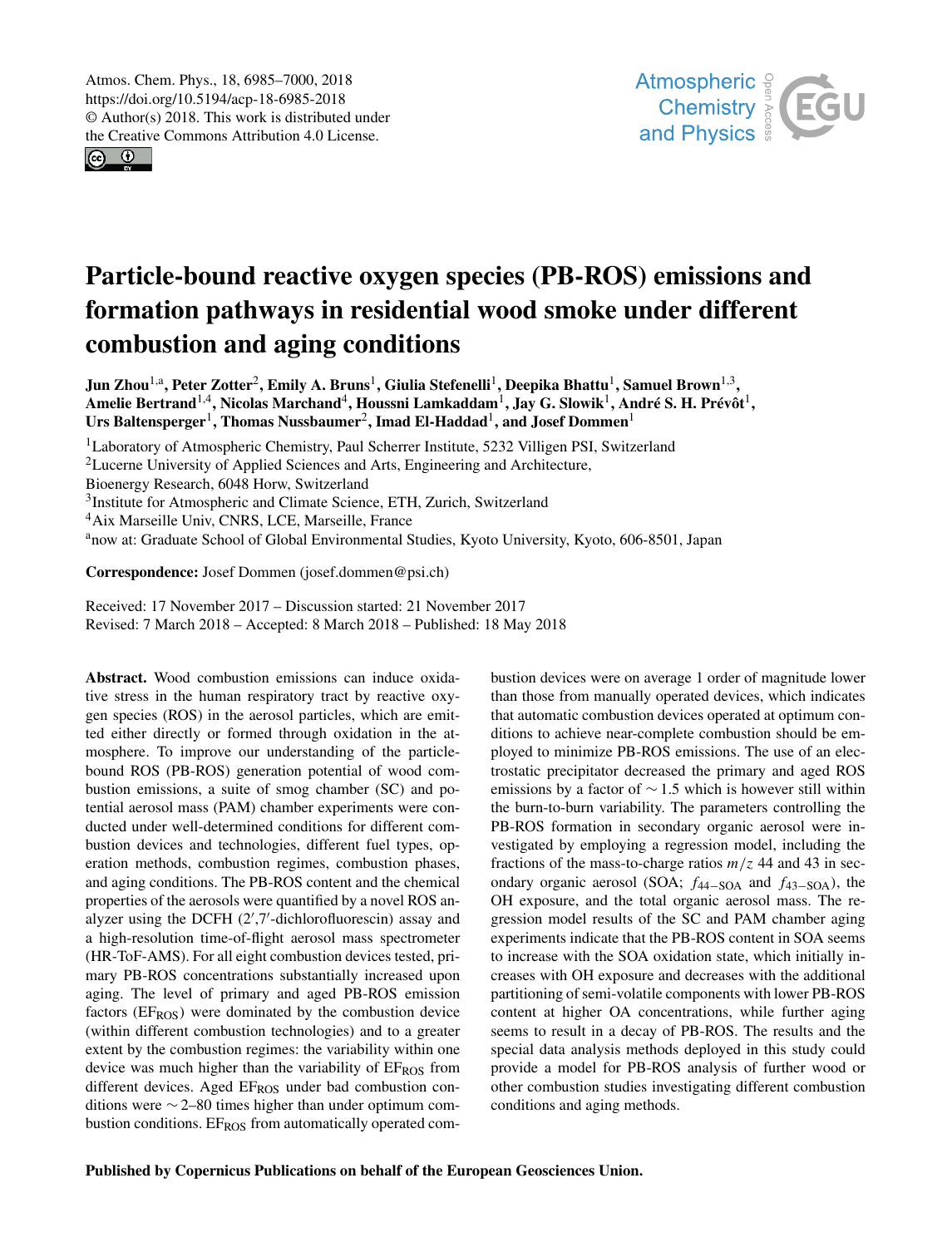# 1 Introduction

Numerous studies worldwide have shown a link between exposure to airborne particulate matter (PM) and morbidity and mortality (Beelen et al., 2013; Dockery et al., 1993; He et al., 2016), and a strong correlation of airborne PM with lung function (Lee et al., 2011; Pope et al., 2002; Adam et al., 2015; Hwang et al., 2015). The adverse health effects of PM are related to the aerosol chemical composition (Kelly and Fussell, 2012; Baltensperger et al., 2008). Residential wood combustion can contribute to 5–44 % of the total ambient PM<sub>2.5</sub> (particulate matter with a diameter smaller than 2.5 µm), depending on the environment (Zhang et al., 2010; Germain, 2005; USEPA, 2000; EEA, 2013; Ciarelli et al., 2017). In addition to PM, wood combustion emits a wide range of gaseous pollutants, including volatile organic compounds, upon which oxidation can form secondary organic aerosol (SOA). Although wood is considered to be a climate neutral source of energy, epidemiological studies suggest that wood smoke may contribute significantly to premature mortality (Boman et al., 2003; Johnston et al., 2012), because of its association with respiratory disease, cerebrovascular diseases and impaired lung function (Liu et al., 2017; Yap, 2008; Fullerton et al., 2011). Liu et al. (2017) found a 7.2 % increase in the risk of respiratory hospital admissions during days with high wildfire-specific  $PM_{2.5}$  compared to non-wildfire smoke event days. Exposure to wood combustion particles may cause moderate inflammatory activity, cell death and DNA damage, and adverse effects to airway epithelia (Krapf et al., 2017; Tapanainen et al., 2012; Muala et al., 2015; Marabini et al., 2017). These adverse effects may be related to oxidative stress caused by free radicals induced by inhaled PM, which overwhelms the antioxidants in the body (Lobo et al., 2010).

This may happen via two pathways: (1) particles may contain reactive oxygen species (particle-bound reactive oxygen species, PB-ROS, exogenous), which act as oxidants in the biological system; (2) particles may contain transition metals or organic compounds like quinones, which generate reactive oxygen species by interaction with physiological species undergoing Fenton reactions and redox cycling. For the measurement of the latter property, several assays have been introduced, where the loss of reductants like dithiothreitol (DTT), glutathione (GSH) or ascorbic acid (AA) is measured (Cho et al., 2005; Verma et al., 2012, 2015; Charrier and Anastasio, 2012; Fang et al., 2016; Weber et al., 2018; Mudway et al., 2004; Li et al., 2003). Also cellular tests with an ROS probe have been developed to measure ROS induced by aerosols in a biological system (Landreman et al., 2008; Zhang et al., 2016; Tuet et al., 2017). The DCFH (2′ ,7′ -dichlorofluorescin) assay has been shown to be sensitive to a broad range of organic peroxides, alkyl peroxide radicals, and hypochlorite, but not to components that are known to induce redox cycling (i.e., metal ions and quinones; Venkatachari and Hopke, 2008; Wang et al., 2011b; King and Weber, 2013; G. W. Fuller et al., 2014; S. J. Fuller et al., 2014; Zhou et al., 2018). The DCFH assay has fast response rates and a linear response to varying ROS concentrations, for which reason it was applied as a suitable measure for the PB-ROS concentration (Zhou et al., 1997; Venkatachari and Hopke, 2008; King and Weber, 2013, Zhou et al., 2018).

Several studies tried to establish links between such measurements and specific inflammatory biomarkers of oxidative stress in cell cultures or human subjects. For example Delfino et al. (2010, 2013) found that macrophage ROS generation from PM2.<sup>5</sup> was significantly positively associated with nitric oxide exhaled from elderly subjects and school children with persistent asthma. Janssen et al. (2015) reported a significant association between exhaled nitric oxide and increases in interleukin-6 in nasal lavage and the ROS generation measured by DTT and AA. Others found correlations between DTT activity and emergency department visits for asthma/wheezing and congestive heart failure (Bates et al., 2015; Fang et al., 2016). We are not aware of a study that relates measurements of ambient PB-ROS by DCFH with inflammatory biomarkers. However, it was shown that fresh SOA can release OH and  $H_2O_2$  when dissolved in water (Wang et al., 2011a; Tong et al. 2016). This phenomenon was attributed to labile peroxides contained in SOA, which were shown do decay with a rather short lifetime of less than 1 h (Krapf et al., 2016). Lakey et al. (2016) modeled the ROS produced in the human respiratory tract upon inhalation of PM and showed that the OH production rate from SOA can be as high as the  $H_2O_2$  production rate from trace metals. This indicates that PB-ROS might also lead to oxidative stress. Obviously, further research is needed to establish a link between PB-ROS and health effects.

Based on these considerations we performed a study with a DCFH assay to focus on exogenous PB-ROS formed by wood combustion exhaust and during its atmospheric aging. For this purpose, a suite of smog chamber (SC) and potential aerosol mass (PAM) chamber experiments were conducted. As different types of wood, combustion devices, and combustion conditions result in varying levels of emissions (Johansson et al., 2004; Schmidl et al., 2011; Fitzpatrick et al., 2007; Heringa et al., 2011), eight wood combustion devices with variable combustion conditions were tested. Primary and aged biomass smoke generated under different combustion and aging conditions were characterized by an online ROS analyzer based on the DCFH assay coupled with an aerosol collector. Observations from this study provide more detailed evidence of the influence of combustion technology on the PB-ROS of the emitted PM compared to a previous similar study (Miljevic et al., 2010). We also show the variation of the PB-ROS content from primary and aged aerosols under different operation conditions. Further, the contribution of reactive oxygen species to aged organic aerosol generated with different aging tools was investigated to clarify the PB-ROS formation potential upon photo-oxidation. Re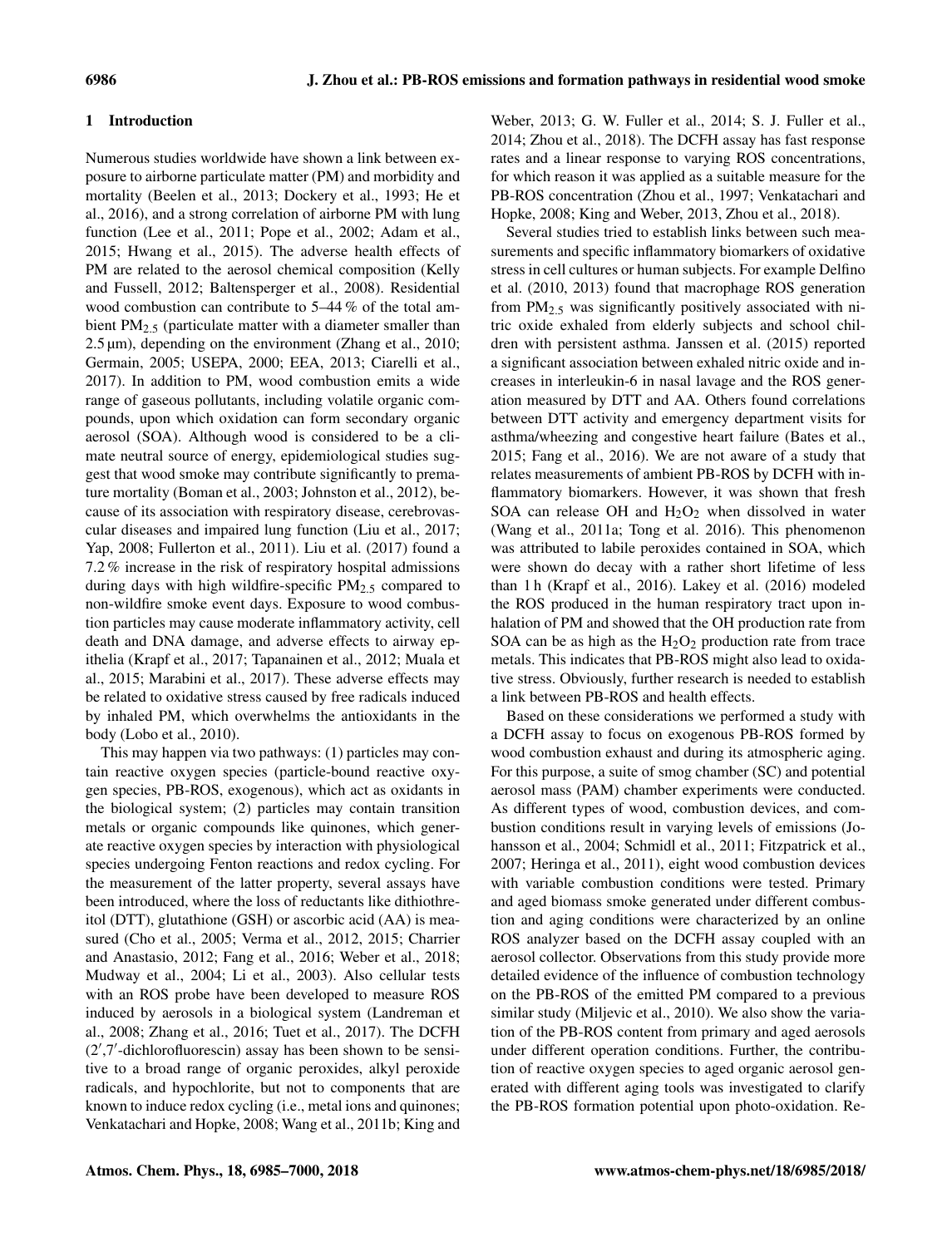Table 1. Overview of combustion devices and test aspects.

| Aging conditions                                                       | Combustion devices        | Test aspects                                                                                              |  |  |
|------------------------------------------------------------------------|---------------------------|-----------------------------------------------------------------------------------------------------------|--|--|
|                                                                        | pellet boiler (PB)        | $EF_{ROS}$ of different burning regimes <sup>*</sup><br>$(\lambda^{++}, \lambda^-, \lambda^{\text{opt}})$ |  |  |
|                                                                        | moving grate boiler (MGB) | $EF_{ROS}$ of full/partial load;<br>with/without electrostatic precipitator (ESP)                         |  |  |
|                                                                        | pellet stove (PS)         | $E_{ROS}$ of different burning phases*                                                                    |  |  |
| PAM chamber $(T = \sim 38 \degree C$ ,<br>$RH = 20 - 25\%$             | log wood boiler (LWB)     | $EF_{ROS}$ of different burning phases*                                                                   |  |  |
|                                                                        | log wood stove 1 (LWS1)   | $EF_{ROS}$ of different burning phases*                                                                   |  |  |
|                                                                        | log wood stove 2 (LWS2)   | $EF_{ROS}$ of different burning phases <sup>*</sup>                                                       |  |  |
|                                                                        | log wood stove 3 (LWS3)   | $EF_{ROS}$ of different burning phases*                                                                   |  |  |
|                                                                        |                           | secondary ROS formation                                                                                   |  |  |
| PSI-MSC ( $\sim$ 7 m <sup>3</sup> )                                    | log wood stove 4 (LWS4)   | flaming phase, aging temperature;                                                                         |  |  |
| $T = -10$ or 15 °C, RH = 50 %                                          |                           | secondary ROS formation                                                                                   |  |  |
| PSI-SSC ( $\sim$ 27 m <sup>3</sup> )<br>Ambient T (22.5 °C), RH = 50 % | log wood stove 4 (LWS4)   | flaming phase;<br>secondary ROS formation                                                                 |  |  |

<sup>∗</sup> The definitions of the burning regimes and burning phases are described in Sect. 2.2.

sults from these experiments may be directly compared with ambient measurements.

## 2 Experimental setup and methodology

We performed two sets of measurement campaigns, utilizing several wood combustion devices with different combustion conditions and two aging tools. First we present the different devices, then give a description of the PAM chamber and the Paul Scherrer Institute (PSI) mobile smog chamber (PSI-MSC,  $\sim$  7 m<sup>3</sup>) and the PSI stationary smog chamber (PSI-SSC, 27 m<sup>3</sup>) (Platt et al., 2013, 2014; Paulsen et al., 2005), including the experimental procedures, and finally discuss the combustion conditions and measurement strategy. An experimental schematic is shown in Fig. S1 in the Supplement. The combustion devices, experiment aging tools, and the test aspects are listed in Table 1.

## 2.1 Combustion devices

Eight combustion devices with different technologies were tested, including a pellet boiler (PB, automatic), a moving grate boiler equipped with electrostatic precipitator (MGB, automatic), a updraft combustion pellet stove (PS, automatic), a two-stage combustion downdraft log wood boiler (LWB, manual), two advanced two-stage combustion log wood stoves (LWS1, manual, updraft; LWS2, manual, updraft combustion when cold and downdraft combustion when hot), and two conventional single-stage combustion log wood stoves (LWS3, manual; LWS4, manual). In the following, we describe the different combustion devices.

- *PB:* Automatically operated pellet boiler, with twostage updraft combustion and a nominal heat output of 15 kW, using wood pellets (EN certified, moisture content  $7\%$ ) as the combustion fuel. Under optimum combustion conditions, the ideal air-to-fuel ratio  $(\lambda)$ is achieved leading to near-complete combustion and, consequently, the particle emissions are dominated by inorganic components which are contained in the pellets. The PB was also altered to enable the variation of the air-to-fuel ratio to investigate the influence of this parameter on the emissions. In this way, different combustion regimes could be achieved with this device; details are described in Sect. 2.2.
- *MGB:* Automatically operated industrial moving grate boiler with nominal heat output of 150 kW, operated with wood chips (30 % moisture content). The grate has several zones where primary and secondary combustion air can be regulated.
- *PS, LWB, LWS1, LWS2, LWS3, and LWS4:* LWB, LWS1, and LWS2 are advanced stoves/boilers with two-stage combustion technology, while in LWS3 and LWS4 conventional single-stage updraft combustion is applied. PS is an automatically operated pellet stove with a nominal heat output of 6 kW under full load. It possesses a ventilator for the injection of the combustion air. However, due to a relatively simple air control, the PS is operated at high  $\lambda$ . We also investigated partial-load conditions at 3 kW. LWB, LWS1, LWS2, LWS3, and LWS4 are manually operated devices, with the nominal heat outputs of 30, 8, 4.6, 8, and 4.5 kW, respectively. Further, the LWS1 is equipped with a storage container for logs, which slide on the grate due to gravity. For all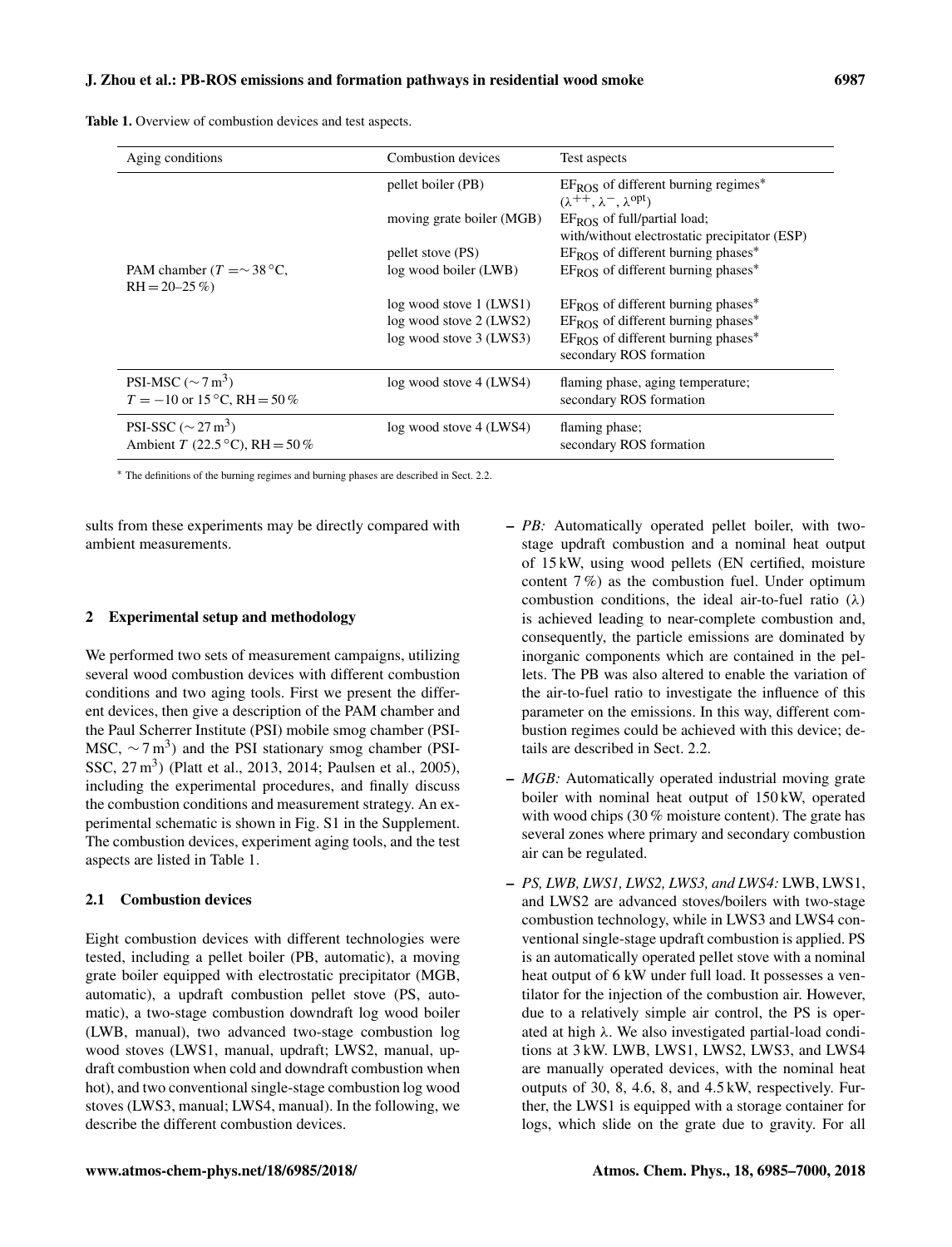four two-stage combustion devices (PS, LWB, LWS1, and LWS2) and one single-stage combustion device (LWS3), PB-ROS emissions from starting, flaming, and burn-out phases were investigated (details of the combustion phases are described in Sect. 2.3). In the case of the LWS4, only the flue gas from the flaming phase was injected into the smog chamber, where the EFROS under different aging temperatures of  $-10$  and 15 °C were tested. In three of the log wood operated devices (LWS1, LWS2, and LWS3) dry (13–16 % moisture content) and wet logs (24–42 % moisture content) were investigated. In the PS, wheat pellets (manufactured from milling residues, moisture content 9 %) were tested in addition to conventional wood pellets (EN certified, moisture content of 7 %). In the LWS4, beech wood logs with a moisture content of  $19 \pm 2\%$  were used.

# 2.2 Combustion conditions

Two parameters are used to describe the combustion conditions, namely, the combustion regimes and the combustion phases. Combustion regimes are defined by the air fuel equivalence ratio ( $\lambda$ ) (Nussbaumer and Kaltschmitt, 2000).

$$
\lambda = \frac{\mathrm{O}_{2,\mathrm{amb}} [\%]}{\mathrm{O}_{2,\mathrm{amb}} [\%] - \mathrm{O}_{2,\mathrm{flue gas}} [\%]} \tag{1}
$$

where  $O_{2,amb}$  and  $O_{2,flue gas}$  are the oxygen contents in ambient air  $(O_{2,amb} = 21)$  and in the flue gas, respectively. Depending mainly on the level of excess air three combustion regimes are distinguished: lack of oxygen  $(\lambda^-)$ , optimum combustion conditions  $(\lambda^{opt})$ , and (high) excess of oxygen  $(\lambda^{++})$ . Each of these is characterized by a different type of combustion particles, i.e., comprising mostly soot, salts, and condensable organic compounds, respectively (Nussbaumer and Lauber, 2010). It should be noted that in wood combustion  $\lambda$  is always > 1. Consequently,  $\lambda^-$  and  $\lambda^{++}$  only describe  $\lambda$  values which are clearly (for  $\lambda^{++}$  at least 1.5-fold or higher) below or above  $\lambda^{opt}$ .

The three combustion regimes were achieved by changing the air-to-fuel ratio in the pellet boiler (PB). Optimum combustion conditions  $(\lambda^{opt})$  were easily achieved by operating the PB under the designed optimum operation mode. High excess of oxygen ( $\lambda^{++}$ ) compared to  $\lambda^{opt}$  was obtained by additionally blowing air into the combustion chamber via the ignition tube. The lack of oxygen  $(\lambda^-)$  regime was obtained by manually closing the secondary combustion air inlet. It should be noted that in real life operation  $\lambda^{++}$  and  $\lambda^{-}$ conditions only occur with severe mal-operation. These conditions were investigated since they result in distinct emission characteristics (high non-methane volatile organic compound emissions during  $\lambda^{++}$  and high soot emissions during λ <sup>−</sup> (Nussbaumer and Lauber, 2010).

In the MGB, partial-load (50 kW) and full-load (150 kW) conditions, and the influence of an electrostatic precipitator (ESP) installed downstream of the combustion unit, were tested. ESPs are widely used in both large- and small-scale wood combustion devices to reduce PM emissions (Bologa et al., 2011; Nussbaumer and Lauber, 2010).

Combustion phases in the log wood stoves, log wood boiler and pellet stove were classified using the modified combustion efficiency (MCE), defined as the molar ratio of the emitted  $CO<sub>2</sub>$  divided by CO plus  $CO<sub>2</sub>$  $(CO<sub>2</sub> / (CO + CO<sub>2</sub>))$ , in the flue gas after wood combustion (Ward and Radke, 1993). Each full combustion cycle includes three combustion phases: start phase (beginning of the burning cycle before MCE reaches 0.974), flaming phase (between start and burn-out phase, with  $MCE > 0.974$ ), and burn-out phase (after flaming phase, with MCE < 0.974). As mentioned in Sect. 2.1, all three phases were obtained in the PS, LWB, LWS1, LWS2, and LWS3. In the PS, LWB, and LWS1, experiments started with a cold start, followed by a flaming phase and burn-out. In the LWS2 and LWS3, after the first complete combustion cycle starting with a cold start, several full combustion cycles followed by adding new logs into the combustion chamber after the burn-out was finished (warm start). In devices where the combustion phases were rapidly changing, the ROS analyzer was not able to separate these combustion phases due to a slow response time (∼ 8 min). Consequently, the single combustion phases, including the start, flaming, and burn-out, and the combined combustion phases start  $+$  flaming or flaming  $+$  burnout were used for the PB-ROS analysis. In the LWS4, with which the experiments were conducted in the PSI-MSC (at temperatures of 263 and 288 K), and the PSI-SSC (at a temperature of 288 K), only emissions from the flaming phase were sampled.

## 2.3 Experimental procedures and aging tools

## 2.3.1 PAM chamber

Seven combustion devices (except LWS 4) were tested using the PAM chamber as an aging tool. The emissions were sampled through a heated line (473 K), diluted by a factor of ∼ 100–150 using two ejector diluters in series (VKL 10, Palas GmbH), and then injected into the PAM chamber (see Fig. S1). The original concept of the PAM chamber is described by Kang et al. (2007). Briefly, the PAM chamber is a single  $0.015 \text{ m}^3$  cylindrical glass chamber, flanked by two UV lamps. Prior to entering the PAM chamber, pure air (1.6 L min−<sup>1</sup> , humidified with a Nafion membrane, Perma Pure LLC) used as an OH precursor and a stream of diluted d9-butanol (98 %, Cambridge Isotope Laboratories) were merged with the incoming reactant flow. The OH exposure during aging was defined as the integral of the OH concentration over the reaction time, and was calculated from the decay of the d9-butanol, measured by a proton transfer reaction–mass spectrometer (PTR-MS 8000, Ionicon Analytik GmbH; Barmet et al., 2012). The total flow rate in the PAM chamber was maintained at  $\sim$  7 L min<sup>-1</sup>, which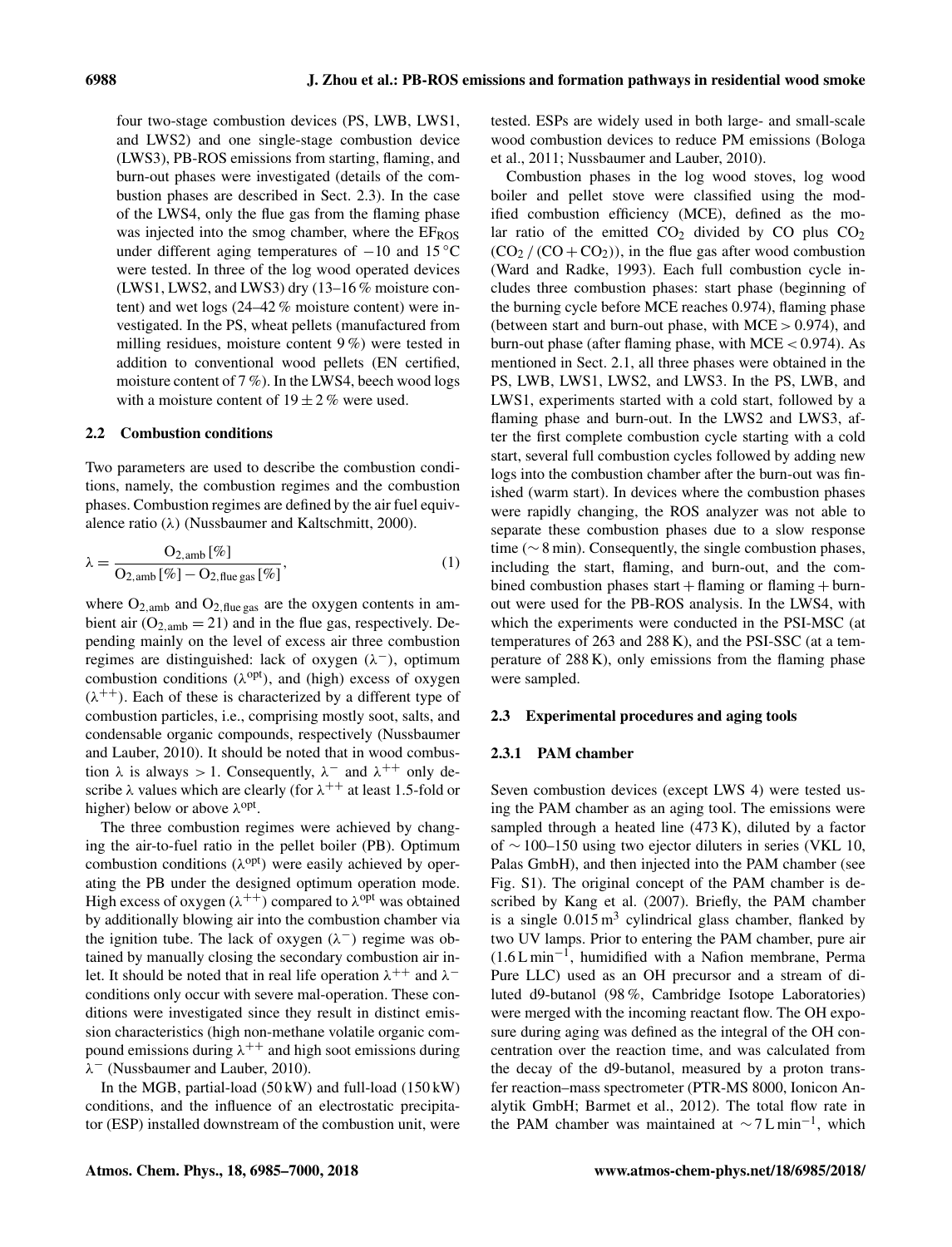was the sum of the flow rates of the instruments and a supplementary flow, resulting in a residence time of approximately 2 min. The OH exposure was controlled by adjusting the UV light intensity to obtain different OH concentrations. An outer ring flow ( $\sim 0.7$  L min<sup>-1</sup>), which was discarded, was used to minimize wall losses and the instrument sampled only from the inner flow of the PAM chamber  $(\sim 6.3 \text{ L min}^{-1})$ . The temperature in the PAM chamber was around 38 ◦C due to the lamps. Primary wood combustion emissions were characterized either before or after the PAM chamber when the lights were switched off. Aged emissions were characterized after the PAM chamber with lights on. All the experiments were conducted under OH exposures of  $(1.1–2.0) \times 10^8$  molec cm<sup>-3</sup> h which corresponds to ~4.5– 8 days of aging in ambient by assuming a mean daily OH concentration of  $1 \times 10^6$  molec cm<sup>-3</sup>. The applicability of the PAM chamber to measure wood combustion emissions has been shown in a previous study (Bruns et al., 2015).

## 2.3.2 Smog chamber aging

The second set of experiments was conducted in the PSI mobile smog chamber (PSI-MSC,  $\sim$  7 m<sup>3</sup>) at temperatures of 263 and 288 K, and the PSI stationary smog chamber (PSI-SSC,  $27 \text{ m}^3$ ) at  $295.5 \text{ K}$ . An overview of the experimental setup is also shown in Fig. S1. In general, three pieces of dry beech logs, four pieces of kindling, and three fire starters were combusted in LWS4 for average  $(2.9 \pm 0.3 \text{ kg})$  experiments and nine pieces dry beech logs, eight pieces kindling, and four fire starters were combusted for high (5.1 kg) load experiments (details in Sect. 2.1). The wood moisture content was  $19 \pm 2\%$ . Only emissions during the flaming phase with a modified combustion efficiency (MCEs) in the range from 0.974 to 0.978 were sampled. Emissions were sampled for 11–21 min and injected into the PSI-MSC using an ejection diluter, yielding a total dilution factor of 100 to 200. Hydroxyl radical (OH) concentrations in the chamber are controlled by continuous injection of nitrous acid into the smog chamber (after the characterization of the primary emissions as described below in Sect. 3.1), which produces OH upon irradiation by UV lights (Platt et al., 2013). The OH exposure was estimated by monitoring the decay of d9-butanol (butanol-D9, 98 %, Cambridge Isotope Laboratories) following a single injection before the UV lights were turned on. In all five experiments conducted in the PSI-MSC, the aging time lasted 4.5–6 h. The OH exposure was 2.6–  $4.8 \times 10^7$  molec cm<sup>-3</sup> h, which corresponds to ~ 1–2 days of aging in ambient by assuming a mean daily OH concentration of  $1 \times 10^6$  molec cm<sup>-3</sup>. More details about some of the PSI-MSC experiments of this campaign can also be found in Bruns et al. (2016, 2017). One additional experiment was conducted in the PSI-SSC, with an OH exposure up to  $4.0 \times$  $10^8$  molec cm<sup>-3</sup> h, equivalent to ~ 17 days of aging assuming a mean daily OH concentration of  $1 \times 10^6$  molec cm<sup>-3</sup>,

extending the aging range beyond the range achieved by the PAM chamber ( $\sim$  1–8.5 days).

# 2.4 Particle-phase characterization

The non-refractory particle chemical composition was measured using a high-resolution time-of-flight aerosol mass spectrometer (HR-ToF-AMS; flow rate: 0.1 L min<sup>-1</sup>, Aerodyne Research Inc.; DeCarlo et al., 2006). The HR-ToF-AMS measured the total organic aerosol (OA),  $SO_4^{2-}$ ,  $NO_3^-$ ,  $NH<sub>4</sub><sup>+</sup>$ , Cl<sup>−</sup>, and the two most dominant oxygen-containing ions in the OA spectra, i.e., the mass-to-charge ratios  $m/z$  44 (Org44, mostly  $CO_2^+$ ) and  $m/z$  43 (Org43, mainly  $C_2H_3O^+$ for the oxygenated OA and  $C_3H_7^+$  for the hydrocarbon-like OA; Ng et al., 2011). Equivalent black carbon (eBC) was determined using an Aethalometer (AE33, Magee Scientific; flow rate:  $2 L min^{-1}$ , Drinovec et al., 2015).

The particle-bound ROS was characterized by an online ROS analyzer (flow rate:  $1.7 L min^{-1}$ ) (Zhou et al., 2018). The aerosol particles were collected in a mist chamber-type aerosol collector, dissolved into water, and mixed with a 2 ′ ,7′ -dichlorofluorescin (DCFH)/horseradish peroxidase solution. The ROS converts DCFH to DCF, which is detected by fluorescence and quantified as  $nM-H<sub>2</sub>O<sub>2</sub>$  equivalents. The time resolution of the online ROS analyzer was ∼ 8 min, preventing resolving brief discrete combustion phases. Therefore, different methods were used to calculate the average PB-ROS emissions under different conditions:

- 1. average (Fig. S2a): utilized when the combustion conditions were relatively stable and sufficiently long to yield a stable ROS signal;
- 2. integrated average (Fig. S2b): in cases of variable combustion conditions, the ROS signal was integrated over the measurement period which could include one or several phases from the same burn;
- 3. extrapolation  $+$  integrated average (Fig. S2: panels  $2c_1$ ) and c\_2): when the combustion conditions were variable and the background could not be measured between two combustion conditions due to the time resolution of the ROS instrument. We extrapolate each measurement to the background value and then make the integrated average calculation as described above.

The various definitions for PB-ROS and related aerosol characteristics are presented below:

– *PB-ROS emission factors* (*EFROS*). PB-ROS emission factors (EF<sub>ROS</sub>) were calculated as the amount of PB-ROS in nmol-H2O<sup>2</sup> equivalents per kilogram wood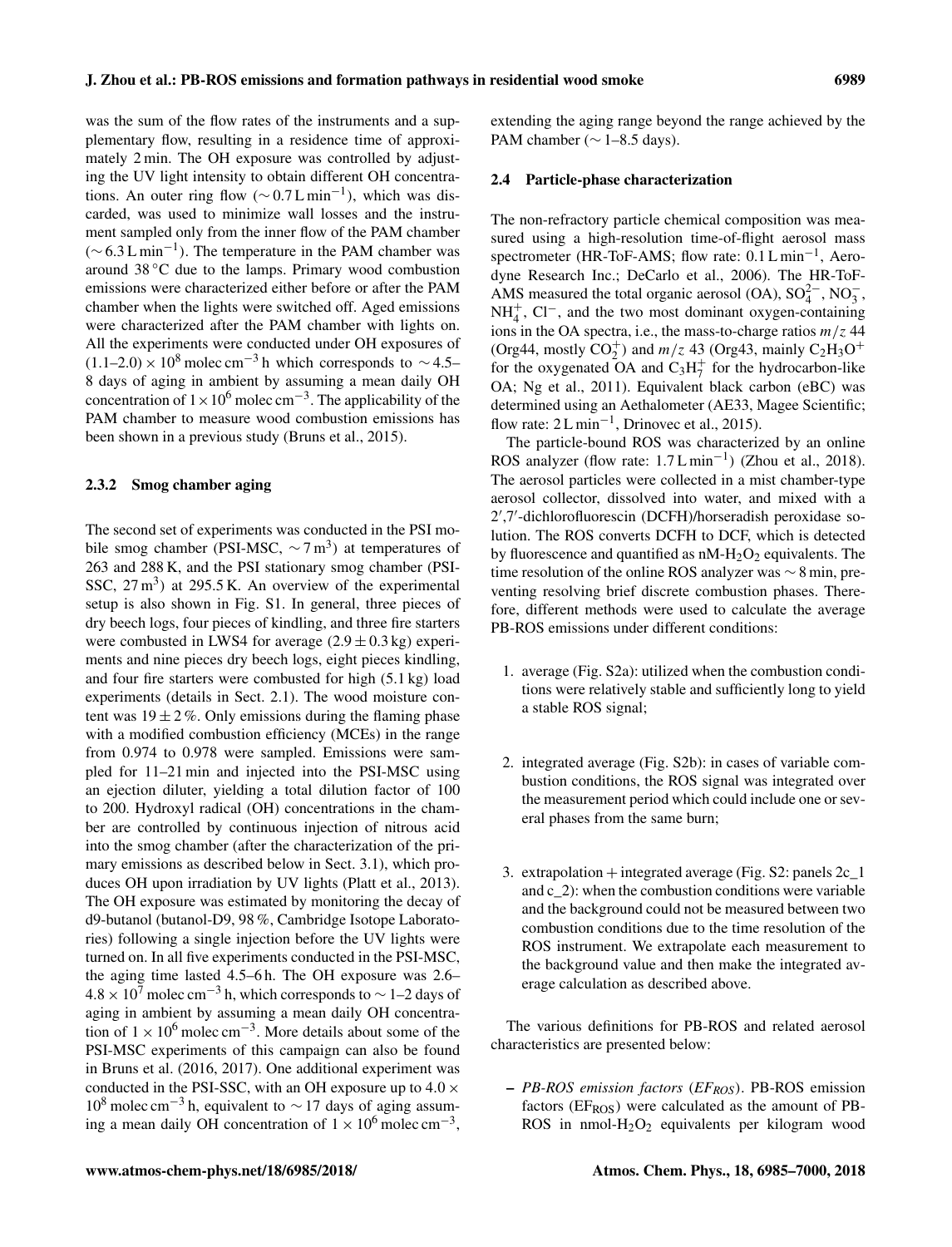burnt, using Eq. (2):

$$
EF_{\text{ROS}} = \frac{n_{\text{ROS}}}{M_{\text{C}}} C_{\text{wood}} \cong \qquad (2)
$$

$$
\frac{[n_{\text{ROS}}]}{\sum([\rho C_{\text{CO}_2}] + [\rho C_{\text{CO}}] + [\rho C_{\text{Cl-1}}] + [\rho C_{\text{VOC}}] + [\rho C_{\text{eBC}}] + [\rho C_{\text{OCl}}]} C_{\text{wood}},
$$

where  $[n_{\rm ROS}]$  is the background-corrected concentration of PB-ROS (nmol  $m^{-3}$ ) in the emitted particles either before (primary PB-ROS) or after aging (aged PB-ROS),  $[\rho C_x]$  are the carbon mass concentrations calculated from the background-corrected, carbon-containing species where x includes  $CO<sub>2</sub>$ , CO, CH<sub>4</sub>, volatile organic compounds (VOC), eBC, and particulate organic carbon (OC).  $M_C$  is the carbon mass burnt and  $C_{wood}$ represents the average carbon fraction of the wood fuel,  $\sim$  0.46, measured in this study using an elemental analyzer. OC data were obtained from AMS measurements. Similarly, the organic aerosol (OA) emission factors  $(EF<sub>OA</sub>)$  were calculated by replacing the PB-ROS concentration by OA.

– *PB-ROS fraction*. In order to study the PB-ROS formation during aging, the secondary PB-ROS fraction  $(f_{\text{ROS}-\text{SOA}})$  is introduced. It expresses the amount of secondary PB-ROS ( $\text{ROS}_S = \text{aged ROS} - \text{primary}$ ROS) per amount of secondary organic aerosol (SOA) formed during aging and is calculated from Eq. (3).

$$
f_{\rm ROS-SOA} = \frac{\rm ROS_S}{\rm SOA} \tag{3}
$$

Secondary organic aerosol (SOA) and secondary PB- $ROS (ROS<sub>S</sub>)$  were calculated by subtracting primary organic aerosol (POA) and primary PB-ROS (ROSP) from the total OA and aged PB-ROS, respectively, assuming ROS<sub>P</sub> and POA to only be lost to the chamber wall at the same rate as eBC but otherwise to remain constant during aging. Although both quantities may not be conserved, a decrease of both does abate their effect on the PB-ROS fraction calculation. In the SC experiments, POA is defined as the OA mass before lights on, while SOA is estimated as the difference between total OA after the lights on and the time-dependent POA mass accounting for particle wall loss. Wall loss rates for POA and SOA were assumed to be the same as that of the measured eBC. In PAM aging experiments, each experiment had a certain POA (measurements before PAM or after PAM with lights off) and SOA (measurements after PAM with lights on).

– f*44*−*SOA and* f*43*−*SOA*. To express the degree of oxygenation of SOA, the fraction of secondary Org44 and Org43 in SOA (represented as  $f_{44-SOA}$  and  $f_{43-SOA}$ ) is introduced, which is calculated from Eq. (4).

$$
f_{44-\text{SOA}} = \frac{\text{Org}_{44-\text{SOA}}}{\text{SOA}}; \quad f_{43-\text{SOA}} = \frac{\text{Org}_{43-\text{SOA}}}{\text{SOA}}, \quad (4)
$$

where Org<sub>44−SOA</sub> is the difference of total Org44 and primary Org44, Org<sub>43−SOA</sub> is the difference of total Org43 and primary Org43 and using the same procedure as for the SOA calculation mentioned above.

– *Wall loss correction*. The wall loss correction in the SC was done by assuming the same losses for all particle components as for the inert tracer eBC. The wall losscorrected concentration of OA or PB-ROS  $(X)$  can be derived using Eq. (5):

$$
X_{\text{WLC}}(t) = X_{\text{meas}}(t) \times \frac{\text{eBC}(t_0)}{\text{eBC}(t)},\tag{5}
$$

where  $X_{\text{meas}}(t)$  refers to the concentration of X measured at time t. eBC  $(t_0)$  and eBC  $(t)$  are the concentrations of eBC when lights were switched on and at time t, respectively.

#### 2.5 Gas-phase characterization

During the PAM chamber experiments, total volatile organic compounds (VOC) and  $CH_4$  (using a flame ionization detector (FID) with a non-methane cutter, model 109A, J.U.M Engineering), CO and NO (with a non-dispersive infrared analyzer, Ultramat 23 Siemens), and  $O<sub>2</sub>$  (using a paramagnetic oxygen analyzer, Ultramat 23 Siemens) were determined in the hot undiluted flue gas. In SC aging experiments CO was measured with a cavity ring-down spectrometer (G2401, Picarro, Inc.). In all experiments, the composition of VOCs was determined by the PTR-MS 8000 (Ionicon Analytik GmbH). For  $CO<sub>2</sub>$  a cavity ring-down spectrometer (G2401, Picarro, Inc.) was used in the SC aging experiments and a non-dispersive infrared (NDIR) analyzer (model LI-820, LI-COR<sup>®</sup>) in the PAM chamber aging experiments.

## 3 Results and discussion

# 3.1 Primary and aged PB-ROS emission factors (EFROS)

The PB-ROS and OA emission factors are presented in Table 2 for all combustion conditions, together with the number of tests, the combustion efficiency (MCE), the air-to-fuel ratio  $(\lambda)$ , and the aerosol bulk properties determined with the AMS (OM : OC, O : C and H : C ratios). The high  $O: C$  ratios observed here are in accordance with a previous study on efficient burners (Heringa et al., 2012) and may be associated with ash (dominated by carbonates and detected as  $CO<sub>2</sub><sup>+</sup>$ ) present in the emissions (this also affects the OM : OC ratios). The given values are the 25th and 75th percentiles of averages from several experiments, and the data points considered for the calculations were restricted to the time period of the PB-ROS measurements. As shown in Fig. 1, PB-ROS emission factors (EF<sub>ROS</sub>) for primary and aged OA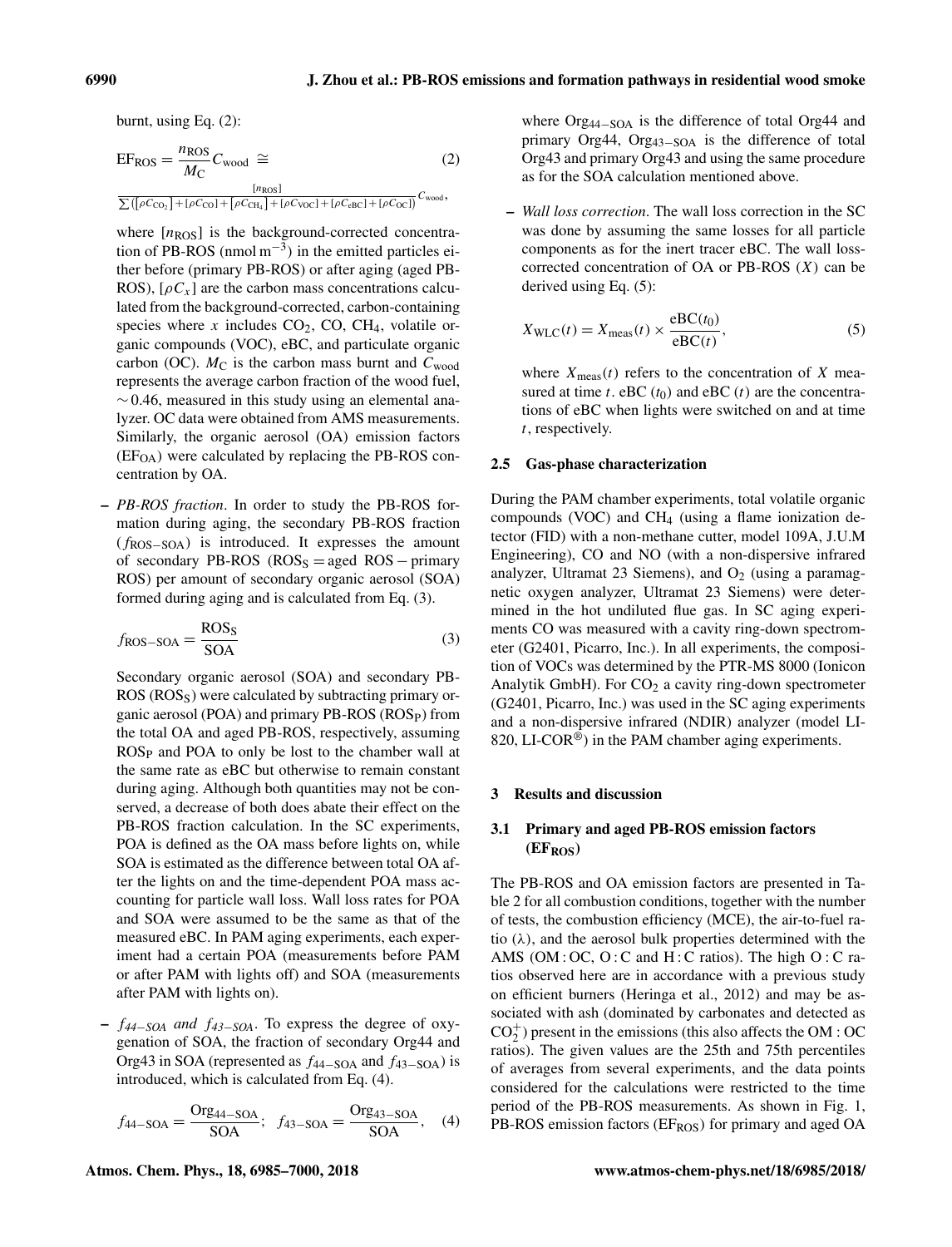# J. Zhou et al.: PB-ROS emissions and formation pathways in residential wood smoke 6991

| Devices          |                    | Test aspects       | No. of tests | <b>MCE</b> | λ        | PB-ROS        | <b>Total PM</b> | Org         | OM:OC   | O:C                  | H:C     |
|------------------|--------------------|--------------------|--------------|------------|----------|---------------|-----------------|-------------|---------|----------------------|---------|
|                  |                    |                    |              |            |          | $(mmol kg-1)$ | $(mg kg^{-1})$  | $(mg kg-1)$ |         |                      |         |
|                  | $\lambda^-$        |                    | 3            | [0.991,    | [1.29,   | [345,         | [246,           | [56,        | [2.1,   | [0.7,                | [1.3,   |
|                  |                    |                    |              | 0.992]     | 1.30]    | 882]          | 301]            | 62]         | 2.4]    | 0.9]                 | 1.4]    |
| PB               | $\lambda$ opt      |                    | $\tau$       | [0.999,    | [1.59,   | [288,         | [50,            | [22,        | [2.7,   | [1.1,                | [1.3,   |
|                  |                    |                    |              | 0.9991     | 1.64]    | 2325]         | 69]             | 29]         | $2.8$ ] | $1.2$ ]              | 1.4]    |
|                  | $\lambda^{++}$     |                    |              |            |          |               |                 |             |         |                      |         |
|                  |                    |                    | 15           | [0.963,    | [3.02,   | [1940,        | [33,            | $[15,$      | [2.5,   | [0.9,                | [0.9,   |
|                  |                    |                    |              | 0.983]     | $3.11$ ] | 5944]         | 61]             | 26]         | 2.6]    | 1.0]                 | 1.0]    |
|                  |                    | Before             | 5            | [0.999,    | [1.99,   | [1758,        | [65,            | [27,        | [3.1,   | $\left[1.4\right]$   | [1.1,   |
|                  | Full               | <b>ESP</b>         |              | 0.999]     | 2.04]    | 2034]         | 100]            | 48]         | 3.1]    | 1.4]                 | 1.3]    |
| MGB              | load               | After              | 3            | [0.999,    | [3.91,   | [775,         | [3,             | [1,         | [2.3,   | [0.7,                | [1.2,   |
|                  |                    | <b>ESP</b>         |              | 0.999]     | 3.99]    | 1098]         | 4]              | 2]          | 2.7]    | 1.0]                 | 1.4]    |
|                  |                    |                    |              |            |          |               |                 |             |         |                      |         |
|                  | Partial            | Before             | 6            | [0.999,    | [2.12,   | [780,         | $[19,$          | [8,         | [2.1,   | [0.6,                | $[1.1,$ |
|                  | load               | <b>ESP</b>         |              | 0.999]     | 2.30]    | 40831         | 25]             | 9]          | 2.3]    | 0.8]                 | 1.3]    |
| PS               | All burning phases |                    | 5            | [0.989,    | [4.97,   | [5376,        | [204,           | [60,        | [2.2,   | [0.8,                | [1.1,   |
|                  |                    |                    |              | 0.995]     | 7.59]    | 36415]        | 625]            | 427]        | 2.5]    | 1.0]                 | 1.3]    |
| <b>LWB</b>       | All burning phases |                    | 20           | [0.904,    | [1.47,   | [4307,        | [262,           | [111,       | [2.5,   | $\left[1.0, \right.$ | [1.1,   |
|                  |                    |                    |              | 0.999]     | 2.49]    | 27 590]       | 741]            | 277]        | 2.9]    | 1.4]                 | 1.2]    |
|                  |                    |                    |              |            |          |               |                 |             |         |                      |         |
| LWS1             |                    | All burning phases | 6            | [0.850,    | [3.57,   | [5915,        | [381,           | [142,       | [2.3,   | [0.9,                | [1.2,   |
|                  |                    |                    |              | $0.933$ ]  | 7.05]    | 52528]        | 5721            | 3791        | 2.4]    | 1.0]                 | 1.2]    |
| LWS <sub>2</sub> |                    | All burning phases | 6            | [0.948,    | [3.51,   | [141457,      | [49,            | [49,        | [2.3,   | [0.9,                | [1.2,   |
|                  |                    |                    |              | $0.976$ ]  | 4.31]    | 249755]       | 98]             | 98]         | 2.4]    | 1.0]                 | 1.3]    |
| LWS3             |                    | All burning phases | 19           | [0.930,    | [4.61,   | [12160,       | [151,           | $[14,$      | [1.9,   | [0.5,                | [1.4,   |
|                  |                    |                    |              | 0.968]     | 9.57]    | 61 258]       | 356]            | 55]         | 2.1]    | 0.6]                 | 1.6]    |
|                  |                    |                    |              |            |          |               |                 |             |         |                      |         |
| LWS4             | Flaming            |                    | 5            | [0.972,    | [3.0,    | [37766,       | [171,           | [83,        | [1.6,   | [0.30,               | [1.3,   |
|                  |                    |                    |              | 0.9751     | 3.6]     | 574031        | 4401            | 1621        | 1.7]    | $0.45$ ]             | 1.5]    |

Table 2. Characterization of primary emissions from PAM chamber and SC aging experiments<sup>\*</sup>.

<sup>∗</sup> Values of each parameter are described as [a, b], where a and b represent the 25th and 75th percentiles of the averages from several experiments, and the data points considered for the calculations were restricted to the time period of the PB-ROS measurements.



Figure 1. PB-ROS emission factors (EF<sub>ROS</sub>) for all tested combustion devices under different operating and aging conditions. Open circles represent the average values of all the experimental data points for each condition. PB denotes pellet boiler; MGB, moving grate boiler; PS, pellet stove; LWB, log wood boiler; LWSn, log wood stove  $n (n = 1, 2, 3, 4)$ . Each data point represents one experiment. For each device, primary EF<sub>ROS</sub> appear on the left side (gray dashed line) and aged EF<sub>ROS</sub> on the right side (pink dashed line).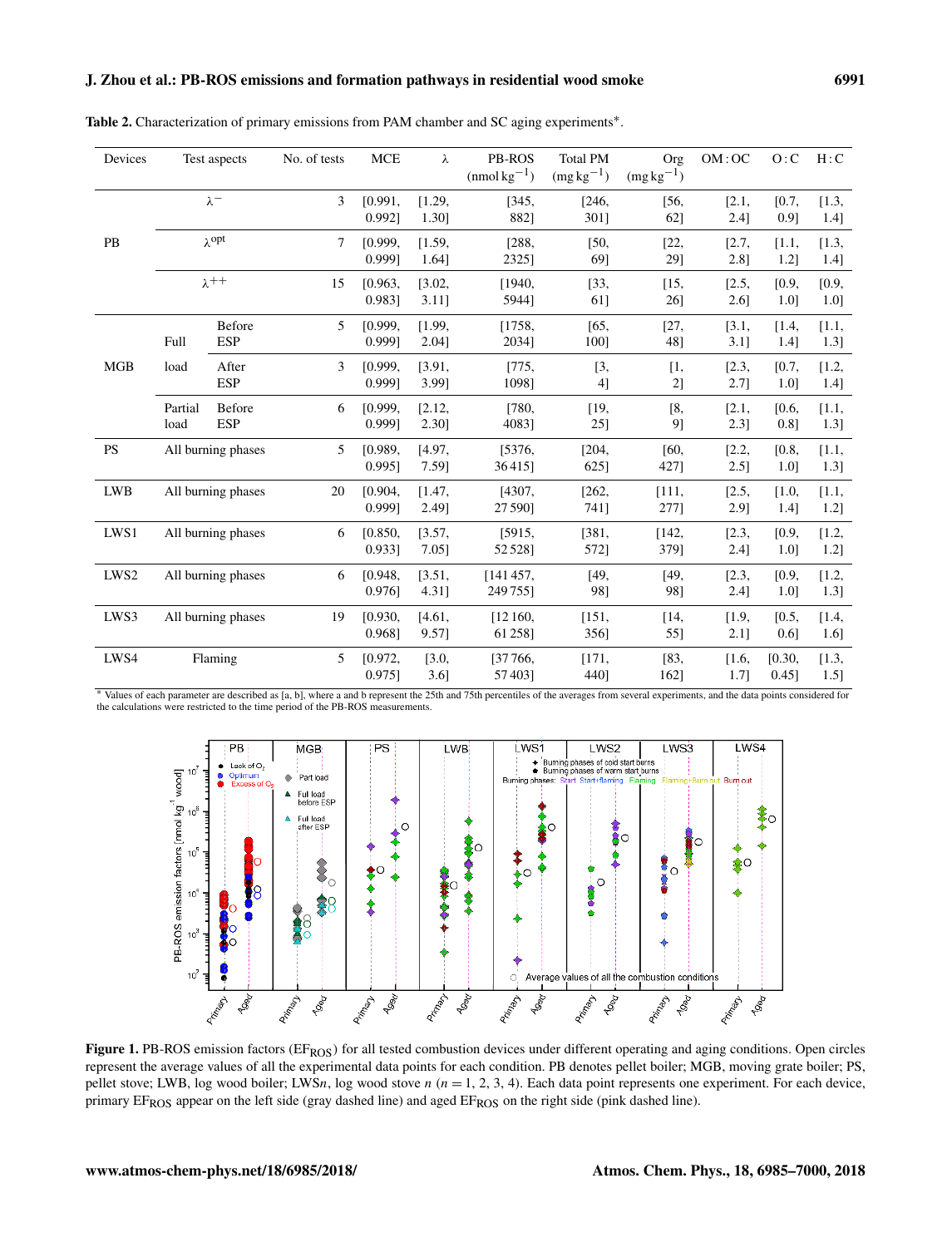were highly variable depending on the combustion conditions and devices. For all devices and combustion conditions, a substantial enhancement in the  $E_{ROS}$  is observed with aging, indicating the importance of secondary PB-ROS production. The PB-ROS enhancement factor, defined as the ratio between aged and primary EF<sub>ROS</sub>, range between 4 and 20, with lower values for MGB ( $\sim$  4) and PB under  $\lambda^{opt}$  combustion conditions ( $\sim$  6), and higher values for PB under  $\lambda^-$  and  $\lambda^{++}$  combustion conditions (> 10). The PB-ROS enhancement factors for all log wood stoves as well as LWB are comparable, with an average value around 10.

The variability in the  $E_{ROS}$  in primary and aged OA for one device is much higher than the variability between average emission factors for different devices, spanning almost 2 orders of magnitude. Despite this, EFROS from PB and MGB (80–8890 nmol kg<sup>-1</sup> wood and 2440–1.83 × 10<sup>5</sup> nmol kg<sup>-1</sup> wood for primary and aged emissions, respectively) are on average 1 order of magnitude lower than those from PS, LWB, and LWS1–4 (220–1.89  $\times$  10<sup>6</sup> nmol kg<sup>-1</sup> wood and 3570–1.1 × 10<sup>6</sup> nmol kg<sup>-1</sup> wood for primary and aged emissions, respectively). These results clearly indicate differences due to the combustion technology; as a general rule, EFROS were lowest for automatically operated devices and higher for manually operated devices: PB and MGB are automatically operated and the primary and secondary air supply as well as the fuel feeding is controlled permanently, while LWB and LWS1–4 are manually operated. The PS is automatically operated but is operated at high  $\lambda$  and exhibits similar EFROS to the manual devices. Part of the EFROS variability within each device can be ascribed to the combustion phase, with higher emission factors for the starting and burn-out phases compared to the flaming/stable phase. This is especially true for the aged emissions from the  $PS$  ( $E_{ROS}$ ) of the start phases was on average 13 times higher than the flaming phase; Mann–Whitney,  $p$  value = 0.06), the LWS2 (EFROS of the start phases was on average 1.7 times higher than the flaming phase, Mann–Whitney,  $p$  value = 0.24, not significant), and the LWS3 (EF<sub>ROS</sub> of the start and burn-out phases were on average 1.5 times higher than the flaming and flaming + burn-out phase; Mann–Whitney, p value  $= 0.07$ ).

For the automatically operated MGB, the primary EFROS did not statistically differ between partial- and full-load operation (Mann–Whitney,  $p$  value = 0.95). However, the aged EF<sub>ROS</sub> was a factor of  $\sim$  3 higher for partial load than for full load (Mann–Whitney,  $p$  value = 0.23). The use of the electrostatic precipitator decreased primary and aged ROS emissions, on average by a factor of  $\sim$  1.5 times, however, these differences are not statistically significant (Mann–Whitney,  $p$  value  $= 0.12$  for both primary and aged emissions) and are within the burn-to-burn variability.

For PB, the combustion operation could be systematically varied to investigate the influence of air-to-fuel ratio on PB-ROS and OA emission factors before and after aging. The EF<sub>ROS</sub> were highest under  $\lambda^{++}$  conditions for both primary and aged emissions, with average values of 4100 and  $5.8 \times$ 

10<sup>4</sup> nmol kg−<sup>1</sup> wood burnt, respectively (Fig. 1 and Table 2). Primary PB-ROS emissions under  $\lambda^{opt}$  conditions did not statistically differ from  $\lambda^-$  conditions (Mann—Whitney, p value = 0.43), but were on average 7 ( $\lambda$ <sup>-</sup>) and 3 ( $\lambda$ <sup>opt</sup>) times lower than those obtained under  $\lambda^{++}$  conditions, respectively (Mann—Whitney,  $p$  value < 0.005 for both cases). The aged EF<sub>ROS</sub> under  $\lambda^{opt}$  and  $\lambda^{-}$  were also quite similar (Mann—Whitney,  $p$  value = 0.20), but with average values 8 and 5.5 times lower than those obtained under  $\lambda^{++}$  conditions, respectively (Mann–Whitney,  $p$  value  $= 0.02$  for both cases). This shows that the air-to-fuel ratio has a significant effect on the PB-ROS emissions, which will be investigated for all devices hereafter.

## 3.2 Aged  $E_{ROS}$  under different combustion regimes

Figure 2 shows the aged  $E_{ROS}$  of the eight devices as a function of  $\lambda$ . Similar to PB, as already described above, a clear increase of  $E_{ROS}$  in the aged aerosol can be observed with increasing  $\lambda$  values, with ∼2–80 times higher aged EF<sub>ROS</sub> values under bad combustion conditions than under optimum combustion conditions, although the extent of the increase and the overall trend were not the same for all individual devices. In the MGB all the burns occurred at  $2.0 < \lambda < 2.2$ , leading to aged EF<sub>ROS</sub> (without ESP) in line with those from the PB between  $\lambda^{opt}$  ( $\lambda = 1.6$ ) and  $\lambda^{++}$  ( $\lambda$  ranged from 2.7 to 3.4). The combustion in all stoves (PS, LWS1–4) exhibited higher  $\lambda$  ( $\lambda > 2.2$ ) due to a less controlled air supply leading to less efficient combustion. In this range of oxygen excess, aged EF<sub>ROS</sub> ranged between  $1.68 \times 10^4$  nmol kg<sup>-1</sup> wood and  $1.38 \times 10^6$  nmol kg<sup>-1</sup> for  $\lambda$  values between 2.2 and 17.6, where all aged  $E_{ROS}$  were high but without any systematic trend with  $\lambda$ , suggesting that other parameters may influence PB-ROS emissions as well. The LWB follows a different trend, where the aged EFROS increase sharply with  $\lambda$ , starting at lower  $\lambda$  values than the other manually operated devices. Aged EFROS for LWB ranged from 3530 to  $5.79 \times 10^5$  nmol kg<sup>-1</sup> wood within the  $\lambda$ -range of 1.5–2.6. Although trends in Fig. 2 show differences between devices, they highlight quite readily the important influence of the combustion conditions on aged EFROS.

While the combustion efficiency was found to have a strong influence on aged  $E_{ROS}$ , the latter varies considerably, by a factor of 3–50, within the same combustion regime but for different combustion devices. In Fig. 3, we investigate to which extent this variability in aged  $E_{ROS}$  is related to the variability in the bulk OA emissions. The high correlation (Pearson's  $R = 0.92$ ) observed in Fig. 3 suggests that changes in aged  $EF<sub>OA</sub>$  explain a great fraction of the variability in aged  $E_{ROS}$ , implying that this variation is inherent to wood combustion conditions. Nonetheless, additional unexplained variation was observed between the two variables in Fig. 3, with the aged PB-ROS emission factors varying by a factor of 2.6 on average for the same aged  $E_{\text{OA}}$ . To elucidate the reasons behind this variability, we investigate in the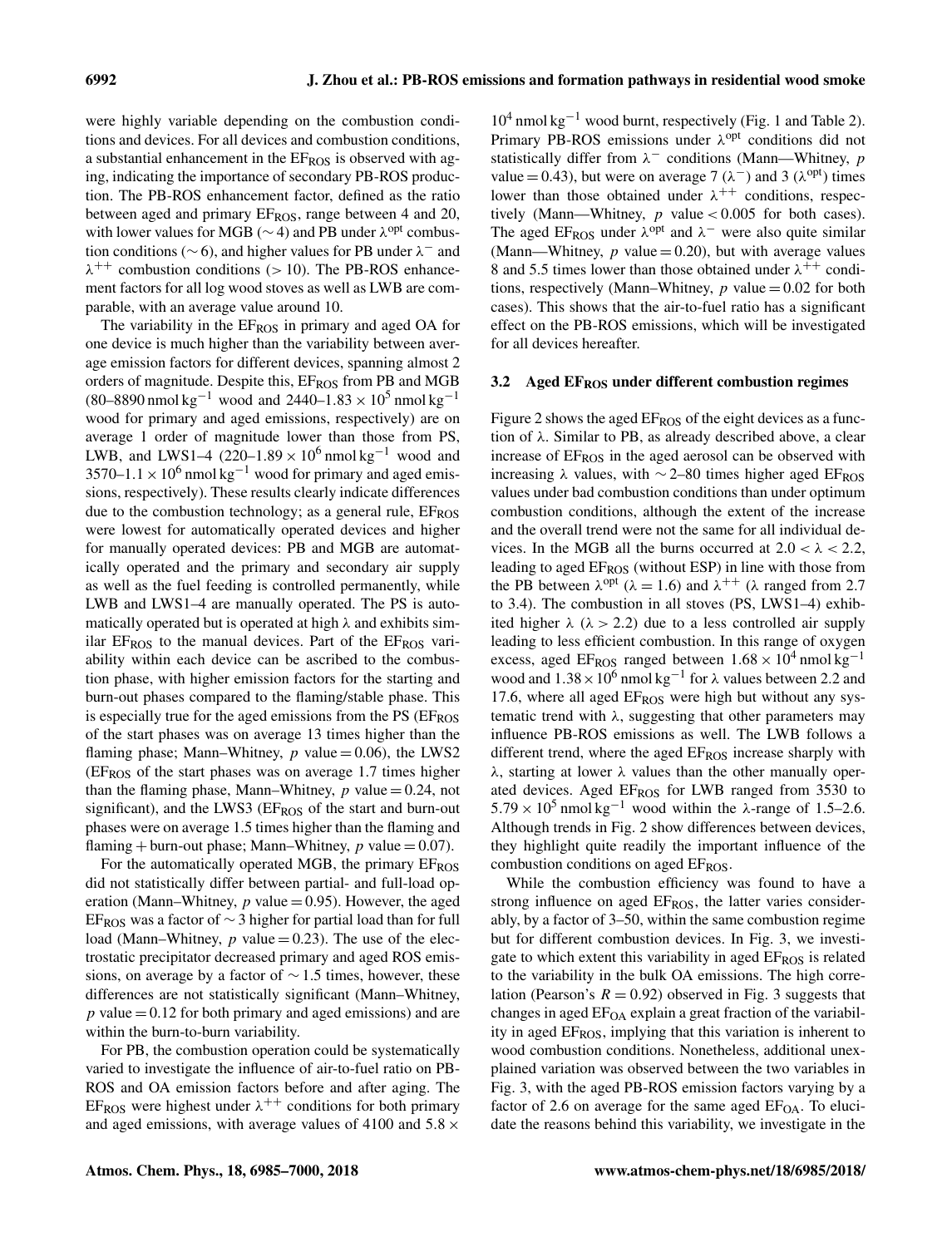

Figure 2. Aged PB-ROS emission factors (EF<sub>ROS</sub>) from different combustion regimes and combustion devices. The grey dashed line represents the EF<sub>ROS</sub> increase with  $\lambda$  for the PB. The error bars of the y axis of the data points denote the propagation of the uncertainty  $(\delta =$  $\sqrt{\delta_1^2 + \delta_2^2}$ , with  $\delta_1$  and  $\delta_2$  representing the standard deviation of the averaged aged PB-ROS and aged OA of the measurement time periods, respectively.); the error bar of the x axis of the data points denote the standard deviation of the averaged  $\lambda$  of the measurement time periods.



Figure 3. Aged PB-ROS emission factors vs. aged OA emission factors. Marker color corresponds to the air-to-fuel ratio  $(\lambda)$ . The fitting equation,  $log_{10}$  (EF<sub>ROS</sub>) = 0.92log<sub>10</sub> (EF<sub>OA</sub>), indicates that the relationship between aged PB-ROS and aged OA is almost linear. The geometric standard deviation obtained from the fit is 2.6, suggesting that the aged PB-ROS content of aged OA may vary significantly depending on the combustion and atmospheric aging conditions.

following the parameters controlling the secondary PB-ROS formation and its content in OA upon aging.

#### 3.3 Influence of aging conditions on PB-ROS formation

– *Regression model setup and performance.* In this section, we seek to evaluate the relationship between the fraction of PB-ROS in SOA,  $f_{ROS-SOA}$ , and parame-

ters controlling its formation. To exclude the influence of the combustion devices, the data obtained using the LWS4 in the SC experiments and using the LWS3 in the PAM chamber experiments was chosen for the analysis, as LWS3 and LWS4 are both conventional single-stage combustion devices. Four different parameters were investigated, including  $f_{43-\text{SOA}}$  and  $f_{44-\text{SOA}}$ , the OH exposure, and the organic aerosol mass, by running the regression model as follows:

$$
f_{\text{ROS-SOA}} = a \times \text{SOA} + b \times f_{44-SOA} + c \times f_{43-SOA}
$$

$$
+ d \times (\text{OH exposure}) + \text{intercept}, \tag{6}
$$

where  $f_{43-SOA}$  and  $f_{44-SOA}$  are supposed to represent the contributions of moderately oxygenated components (e.g., alcohols and carbonyls) and highly oxygenated components (e.g., carboxylic acids and peroxides), respectively. The organic aerosol mass may influence the fraction of PB-ROS in SOA, by affecting the amount of condensing semi-volatile species, which might be characterized by different fROS-SOA compared to low-volatility species dominating at low organic aerosol mass. The aim of the multiple regression analysis used here is to extract the influence of different aging factors on the observed variance in  $f_{\rm ROS-SOA}$  (the 2.6 factor variance described in Fig. 3), and to assess the magnitude of their influence. We do not, however, propose using the model and the model coefficients for a deterministic explanation of PB-ROS formation.

Since the dependent variable,  $f_{\rm ROS-SOA}$ , and the predictors considered are log-normally distributed – typical of concentrations and contributions – we have logtransformed the data before the multiple regression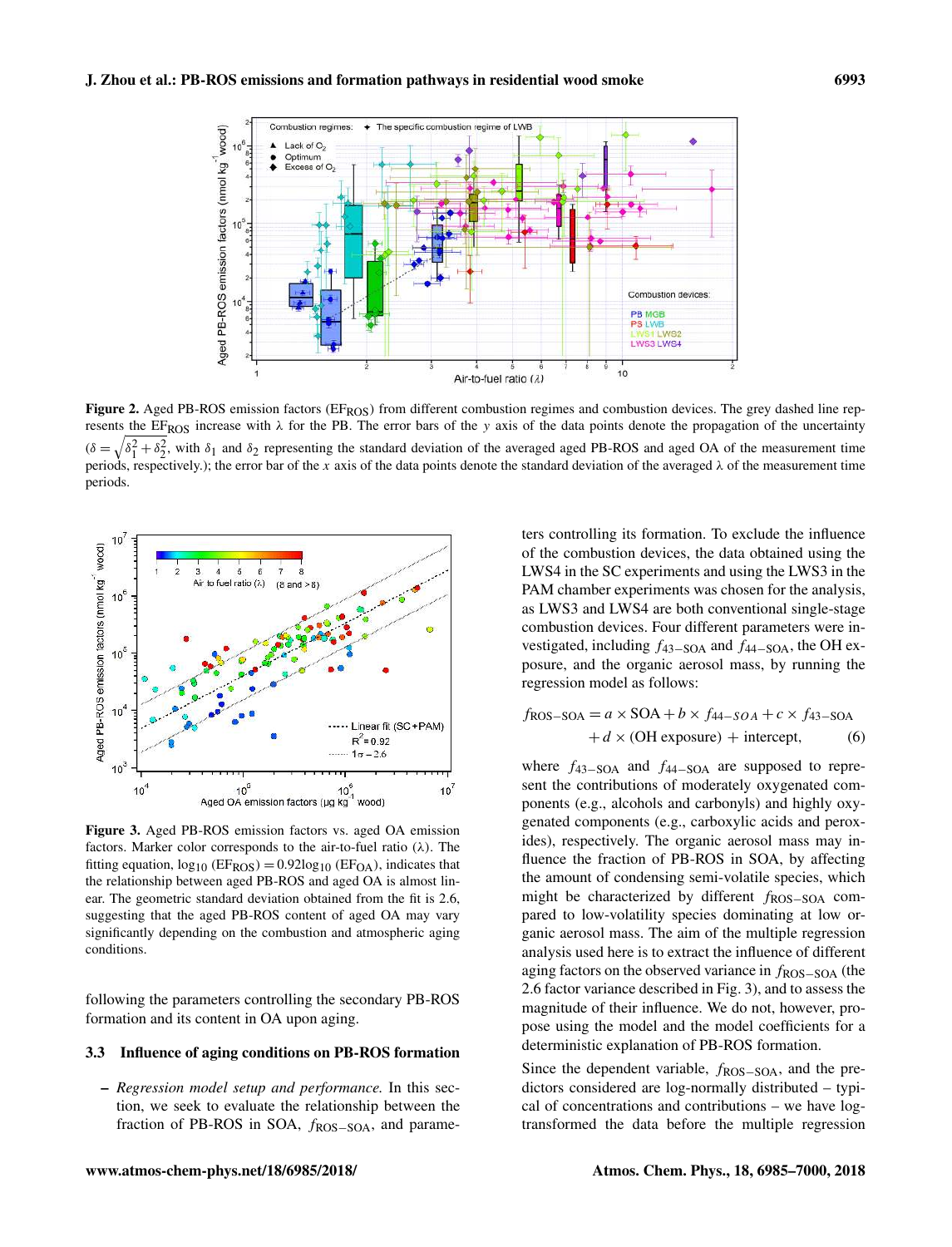analysis. We note though that this step did not influence the conclusions of the analysis, as a multi-linear model applied to the raw data without a prior logtransformation suggests a similar relationship between fROS−SOA and the predictors. Both models reasonably represented the measurements ( $\sim$  20 % error, Fig. S4), but log-transforming the data allowed for a better capturing of lower fROS−SOA and a less skewed distribution of the model residuals (Fig. S4). We did not consider any interactions between the different regressors, as this is taken into account through the prior logtransformation of the data. For the parameterization, we only considered the SC data and will discuss whether the PAM chamber data could be satisfactorily explained by the same parameterization or whether the amount of PB-ROS formed under different conditions, with high OH concentrations in the PAM chamber, is different.

We note that the different predictors exhibit some degree of collinearity. For example, not unexpectedly,  $f_{44-SOA}$  significantly increases with aging ( $R^2$  between  $f_{44-SOA}$  and OH exposure = 0.68), while  $f_{43-SOA}$  increases with the amount of organic aerosol in the smog chamber ( $R^2 = 0.56$ ), possibly due to the enhanced partitioning of the moderately oxygenated organic species at higher absorptive mass (Pfaffenberger et al., 2013). Both variables,  $f_{44-SOA}$  and  $f_{43-SOA}$ , are slightly inversely correlated ( $R^2 = 0.26$ ). Therefore, prior to the regression analysis we inspected the severity of multicollinearity by computing the variance inflation factors (VIF) for all four predictors. All VIF values were between 2.5 and 6 (highest for  $f_{44}$ -SOA and for OH exposure), indicating a moderate degree of multicollinearity (VIF values above 10 would be related to excessive multicollinearity). While a direct consequence of multicollinearity is an increased probability of erroneously rejecting the dependence of  $f_{\rm ROS-SOA}$  on one of the factors, a type two error, the regression analysis suggests that the dependence of  $f_{\rm ROS-SOA}$  on all parameters is significant ( $p < 10^{-6}$ ).

– *Model results for SC data.* The correlation between  $f_{\rm ROS-SOA}$  and the most important regressors is shown in Fig. 4. The analysis suggests that the greatest share of explained variability in f<sub>ROS</sub>-SOA could be attributed to  $f_{44-SOA}$ . An increase in  $f_{44-SOA}$  by 1 geometric standard deviation (a factor of 1.45) resulted in our case in a doubling of the secondary PB-ROS fraction (fROS−SOA). This indicates that more oxygenated compounds are preferentially PB-ROS active compared to others.

The second most important parameter controlling the secondary aerosol PB-ROS content under our conditions is found to be the OH exposure. An increase in OH exposure by 1 geometric standard deviation (a factor of

2.7) resulted in our case in a 60 % decrease of the PB-ROS fraction in SOA ( $f_{\rm ROS-SOA}$ ). We note that the considerable effect size of this variable stems from its large variability, spanning a dynamic range of 2.5 orders of magnitude (e.g., ∼ 4 times more variation in OH exposure compared to  $f_{44-SOA}$  would be required to achieve the same effect on  $f_{\rm ROS-SOA}$ ). The anti-correlation between OH exposure and f<sub>ROS−SOA</sub> indicates that the initially formed PB-ROS are prone to further reactions, consistent with previous observations of rapid peroxide (Krapf et al., 2016) and PB-ROS (Zhou et al., 2018) decay. The mechanism by which PB-ROS evolves remains uncertain, but may involve the oxidation of PB-ROSrelated molecules by OH as well as their photolysis and unimolecular decay reaction. We note that the OH exposure increases the oxidation state of the aerosol, here represented by  $f_{44-SOA}$ , thereby indirectly increasing the PB-ROS content, especially in the beginning of the experiment. Therefore, the actual effect of OH exposure on f<sub>ROS−SOA</sub> could only be revealed when it was isolated from the  $f_{44-SOA}$  effect (see Fig. 4).

The analysis suggests that  $f_{43-\text{SOA}}$  and the organic mass concentrations exhibit a low, but statistically significant, effect on  $f_{\text{ROS–SOA}}$  (Fig. S5). Their increase results in a decrease in the secondary PB-ROS content, consistent with the increased partitioning of moderately oxygenated components, which seem to contain less PB-ROS.

– *Comparison between SC and PAM chamber data.* The conditions in the PAM chamber are different from those in the SC. PAM chamber experiments were conducted at high OH exposures of  $\sim 10^8$  molecules cm<sup>-3</sup> h, where the resulting aerosol was highly oxygenated. However, the secondary PB-ROS content of the aerosol in the PAM chamber was largely within the expected range, following consistent trends with high OH exposures and high  $f_{44-SOA}$  as in the SC (Fig. 4). We examined in more detail whether the regression model parameters obtained from the SC could faithfully represent the  $f_{\rm ROS-SOA}$  measured in the PAM chamber. Indeed, the model was capable of predicting, within uncertainties ( $2\sigma$ ), the  $f_{\rm ROS-SOA}$  measured in the PAM chamber for low organic aerosol concentrations (average 21 µg m−<sup>3</sup> ), but considerably (factor of 3 on average) overestimated  $f_{\rm ROS-SOA}$  at higher concentrations (average  $68 \,\mathrm{\mu g\,m^{-3}}$ ). This is because such a range of concentrations at high OH exposures and high  $f_{44-SOA}$ was not included in the training dataset, and as a result the model slightly underestimated the effect of OA concentration on fROS−SOA (e.g., a three-fold increase in OA concentration in the PAM chamber results in a decrease of  $f_{\rm ROS-SOA}$  by 45 %, while the model suggests that the same increase would only result in a 10 % de-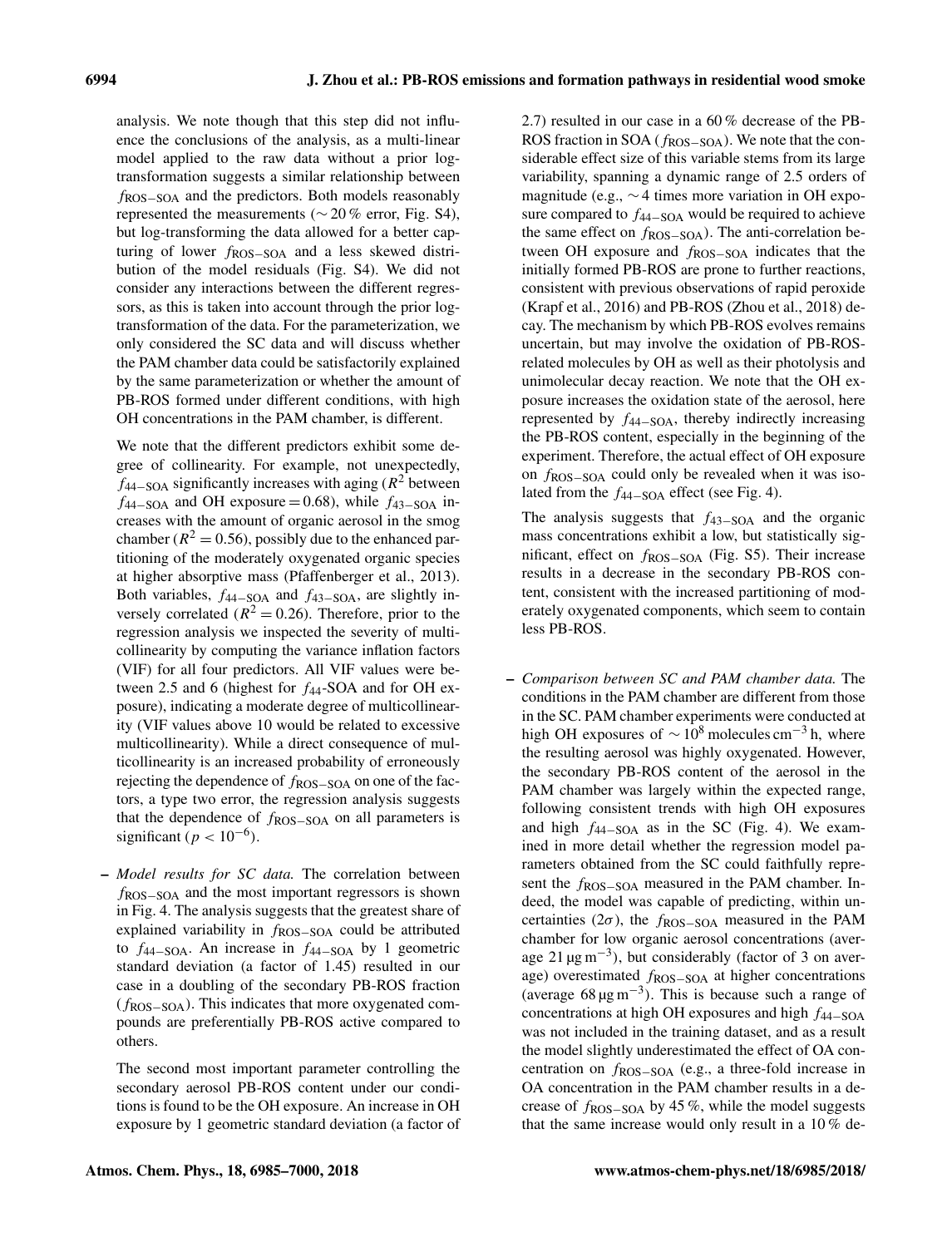

Figure 4. Variation of the fraction of PB-ROS in SOA, fROS−SOA, with the fraction of  $m/z$  44 in the total signal SOA as measured by the AMS ( $f_{44-SOA}$ ) color coded with the OH exposure estimated from the decay of d9-butanol measured by the PTR-ToF-MS. Data are collected from two different smog chambers (SC) and from the PAM chamber. Dashed lines are isopleths of constant OH exposures, while solid lines are obtained by isolating the effect of OH exposure from other variables. To help discerning different experiments performed in SC, the same content in this figure is plotted again in Fig. S3, where those SC experiments are labeled by different numbers.

crease). Despite this, for similar conditions  $f_{\rm ROS-SOA}$ measured in the PAM chamber and the SC were similar within our uncertainties. We also note that this slight bias does not affect the main conclusions of the analysis: the secondary PB-ROS content seems to initially increase with the SOA oxidation state, which increases with OH exposure and decreases with the additional partitioning of semi-volatile components with lower secondary PB-ROS content at higher SOA concentrations, while further aging seems to result in a decay of PB-ROS.

#### 4 Summary and conclusions

In this study, eight wood combustion devices for log wood, pellets, and wood chips, denoted as log wood boiler (LWB), log wood stove 1 (LWS1), log wood stove 2 (LWS2), log wood stove 3 (LWS3), log wood stove 4 (LWS4), pellet boiler (PB), pellet stove (PS), and moving grate boiler (MGB), were tested. Experiments were conducted in a suite of aging tools, including the Paul Scherrer Institute mobile smog chamber (PSI-MSC,  $\sim$  7 m<sup>3</sup>, OH exposure:  $(2.6-4.8) \times 10^7$  molec cm<sup>-3</sup> h), the Paul Scherrer Institute stationary smog chamber (PSI-SSC,  $27 \text{ m}^3$ , OH exposure:  $(0.13-40) \times 10^7$  molec cm<sup>-3</sup> h), and the potential aerosol mass chamber (PAM chamber, OH exposure: (11–  $20 \times 10^7$  molec cm<sup>-3</sup> h), to investigate the particle-bound reactive oxygen species (PB-ROS) formation potential of primary and aged wood combustion emissions from different combustion devices and conditions. The influence of combustion technologies, wood types (wood logs, wood pellets, and wood chips), operation type (e.g., with/without ESP, automatic vs. manual operation), combustion regime (different air-to-fuel ratio ( $\lambda$ ) ranging from low ( $\lambda^-$ ), to optimum  $(\lambda^{opt})$ , to high values  $(\lambda^{++})$ , combustion phases (start, flaming, burn-out), and aging conditions (SC aging/PAM chamber aging) on PB-ROS emission factors ( $E_{ROS}$ ) were investigated. Results show that EFROS for primary and aged OA were highly variable depending on the combustion conditions and devices. For all devices and combustion conditions, EFROS substantially increased upon aging, indicating the secondary production of PB-ROS. The PB-ROS enhancement factors ranged between 4 and 20, with lower values for the MGB ( $\sim$  4) and PB under  $\lambda^{opt}$  combustion conditions ( $\sim$  6), and higher values for the PB under  $\lambda^-$  and  $\lambda^{++}$  combustion conditions (> 10). The PB-ROS enhancement factors for all log wood stoves and the LWB were comparable, with an average value around 10.

The variability in the  $E_{ROS}$  in primary and aged OA for a single device was much higher than the variability between emission factors from different devices. A part of this variability within each device could be ascribed to the combustion phase, with higher emission factors for the starting and burn-out phases compared to the flaming phase. This was especially true for the aged emissions from the PS, LWS2, and LWS3. Despite this,  $E_{ROS}$  values from the PB and MGB were on average 1 order of magnitude lower than those from the PS, LWB, and LWS1–4. This indicates that applying automatic combustion devices operated at optimum conditions, to achieve near-complete combustion, is most effective at minimizing PB-ROS, in addition to those of POA, SOA, and BC. Although the EFROS showed somewhat different trends between devices with varying  $\lambda$ , a clear increase of  $E_{ROS}$  in the aged aerosol can be observed from optimal to high lambda values, emphasizing the important influence of the combustion conditions on  $E_{ROS}$ . For the PB, the EF<sub>ROS</sub> under  $\lambda^{opt}(\lambda = 1.6)$  did not statistically differ from that under  $\lambda^-$  ( $\lambda \approx 1.3$ ) conditions for both primary and secondary emissions (Mann–Whitney,  $p$  value = 0.43 and 0.20, respectively). When comparing the EFROS under  $\lambda^{\text{opt}}$  and  $\lambda^-$  conditions with  $\lambda^{++}$  (2.7 <  $\lambda$  < 3.4) conditions, primary EF<sub>ROS</sub> values under  $\lambda$ <sup>opt</sup> and  $\lambda^-$  conditions were on average 3 and 7 times lower than those obtained under  $\lambda^{++}$  conditions, respectively (Mann–Whitney,  $p$  value < 0.005 for both cases). Aged EF<sub>ROS</sub> values under  $\lambda^{\text{opt}}$  and  $\lambda^-$  conditions were on average 8 and 5.5 times lower than those obtained under  $\lambda^{++}$  conditions, respectively (Mann–Whitney,  $p$  value = 0.02 for both cases). In the MGB all the burns occurred at  $2.0 < \lambda < 2.2$ , leading to EF<sub>ROS</sub> in line with those from the PB between  $\lambda^{opt}$  ( $\lambda = 1.6$ ) and  $\lambda^{++}$  (where  $\lambda$  ranged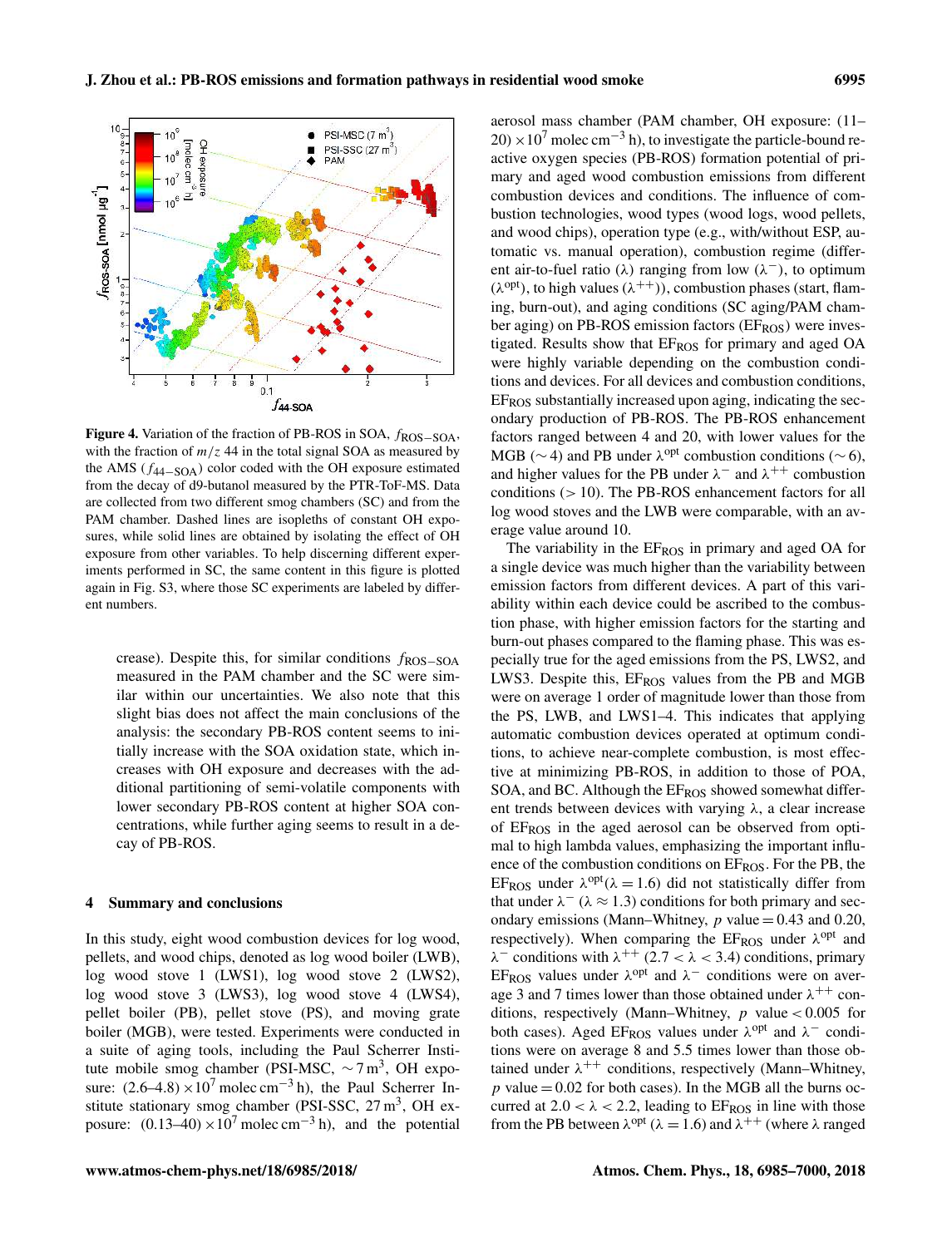from 2.7 to 3.4). The combustion in all stoves (PS, LWS1–4) exhibited higher  $\lambda$  ( $\lambda > 2.2$ ) due to a less controlled air supply leading to a lower combustion temperature and increased products of incomplete combustion (less efficient combustion). In this range of oxygen excess, all aged  $EF<sub>ROS</sub>$  were high but without any systematic trend with  $\lambda$ , suggesting that other parameters also influence PB-ROS emissions. We further revealed that this variability was related to the bulk OA emissions, implying that this variation is inherent to the combustion conditions.

Nonetheless, the PB-ROS content still varied by a factor of 2.6 on average for the same OA emission factor ( $E_{O<sub>A</sub>}$ ). We used a regression model on the data of SC and PAM chamber aging experiments to identify the different parameters that control the PB-ROS secondary formation and content in OA upon aging. This regression model showed that the PB-ROS contents in SOA (represented as  $f_{ROS-SOA}$ ) depend significantly on all the aging parameters investigated, including the fractions of  $m/z$  44 and  $m/z$  43 in SOA,  $f_{44-SOA}$ and f43−SOA, respectively, the OH exposure, and the organic aerosol mass concentration. The greatest share of explained variability in  $f_{\rm ROS-SOA}$  was attributed to  $f_{\rm 44-SOA}$ , which indicates that the more oxygenated compounds are preferentially PB-ROS active compared to others. The OH exposure was the second most important parameter controlling the aerosol PB-ROS content under our conditions, where the anti-correlation between OH exposure and  $f_{\rm ROS-SOA}$  indicated that initially formed PB-ROS are prone to further reactions. The organic mass and  $f_{43-SOA}$  exhibited a small, but statistically significant effect on  $f_{\rm ROS-SOA}$ . In summary, the PB-ROS content seems to increase with the SOA oxidation state, which increases with OH exposure and decreases with the additional partitioning of semi-volatile components with lower PB-ROS content at higher OA concentrations, while further aging seems to result in a decay of PB-ROS. The comparison and evolution of PB-ROS with different combustion and aging conditions in this study could eventually provide a speedy assessment of potential health risks of wood combustion emissions from different combustion and aging conditions. However, a link between PB-ROS as measured with the DCFH method and oxidative stress in cell cultures and health effects still needs to be established.

*Data availability.* Data related to this article are available online at https://zenodo.org/record/1200236\T1\textbackslash# .WqujTk2pUkk (Zhou and Dommen, 2018).

*Supplement.* The supplement related to this article is available online at: https://doi.org/10.5194/acp-18-6985-2018-supplement.

*Competing interests.* The authors declare that they have no conflict of interest.

*Acknowledgements.* This study was financially supported by the Swiss National Science Foundation (NRP 70 "Energy Turnaround"), the European Union's Horizon 2020 research and innovation programme through the EUROCHAMP-2020 Infrastructure Activity under grant agreement no. 730997, the Swiss National Science Foundation starting grant BSSGI0\_155846, and the China Scholarship Council (CSC).

Edited by: Maria Cristina Facchini

Reviewed by: Rodney Weber and one anonymous referee

# References

- Adam, M., Schikowski, T., Carsin, A. E., Cai, Y., Jacquemin, B., Sanchez, M., Vierkötter, A., Marcon, A., Keidel, D., Sugiri, D., Al Kanani, Z., Nadif, R., Siroux, V., Hardy, R., Kuh, D., Rochat, T., Bridevaux, P.-O., Eeftens, M., Tsai, M.-Y., Villani, S., Phuleria, H. C., Birk, M., Cyrys, J., Cirach, M., de Nazelle, A., Nieuwenhuijsen, M. J., Forsberg, B., de Hoogh, K., Declerq, C., Bono, R., Piccioni, P., Quass, U., Heinrich, J., Jarvis, D., Pin, I., Beelen, R., Hoek, G., Brunekreef, B., Schindler, C., Sunyer, J., Krämer, U., Kauffmann, F., Hansell, A. L., Künzli, N., and Probst-Hensch, N.: Adult lung function and long-term air pollution exposure. ESCAPE: a multicentre cohort study and meta-analysis, Eur. Respir. J., 45, 38–50, https://doi.org/10.1183/09031936.00130014, 2015.
- Baltensperger, U., Dommen, J., Alfarra, M. R., Duplissy, J., Gaeggeler, K., Metzger, A., Facchini, M. C., Decesari, S., Finessi, E., Reinnig, C., Schott, M., Warnke, J., Hoffmann, T., Klatzer, B., Puxbaum, H., Geiser, M., Savi, M., Lang, D., Kalberer, M., and Geiser, T.: Combined determination of the chemical composition and of health effects of secondary organic aerosols: The POLYSOA Project, J. Aerosol Med. Pulm. Drug Deliv., 21, 145–154, 2008.
- Barmet, P., Dommen, J., DeCarlo, P. F., Tritscher, T., Praplan, A. P., Platt, S. M., Prévôt, A. S. H., Donahue, N. M., and Baltensperger, U.: OH clock determination by proton transfer reaction mass spectrometry at an environmental chamber, Atmos. Meas. Tech., 5, 647–656, https://doi.org/10.5194/amt-5-647-2012, 2012.
- Bates, J. T., Weber, R. J., Abrams, J., Verma, V., Fang, T., Klein, M., Strickland, M. J., Sarnat, S. E., Chang, H. H., Mulholland, J. A., Tolbert, P. E., and Russell, A. G.: Reactive oxygen species generation linked to sources of atmospheric particulate matter and cardiorespiratory effects, Environ. Sci. Technol., 49, 13605– 13612, https://doi.org/10.1021/acs.est.5b02967, 2015.
- Beelen, R., Raaschou-Nielsen, O., Stafoggia, M., Andersen, Z. J., Weinmayr, G., Hoffmann, B., Wolf, K., Samoli, E., Fischer, P., Nieuwenhuijsen, M., Vineis, P., Xun, W. W., Katsouyanni, K., Dimakopoulou, K., Oudin, A., Forsberg, B., Modig, L., Havulinna, A. S., Lanki, T., Turunen, A., Oftedal, B., Nystad, W., Nafstad, P., De Faire, U., Pedersen, N. L., Östenson, C.- G., Fratiglioni, L., Penell, J., Korek, M., Pershagen, G., Eriksen, K. T., Overvad, K., Ellermann, T., Eeftens, M., Peeters, P. H., Meliefste, K., Wang, M., Bueno-de-Mesquita, B., Sugiri, D., Krämer, U., Heinrich, J., de Hoogh, K., Key, T., Peters, A., Hampel, R., Concin, H., Nagel, G., Ineichen, A., Schaffner, E., Probst-Hensch, N., Künzli, N., Schindler, C., Schikowski, T., Adam, M., Phuleria, H., Vilier, A., Clavel-Chapelon, F., De-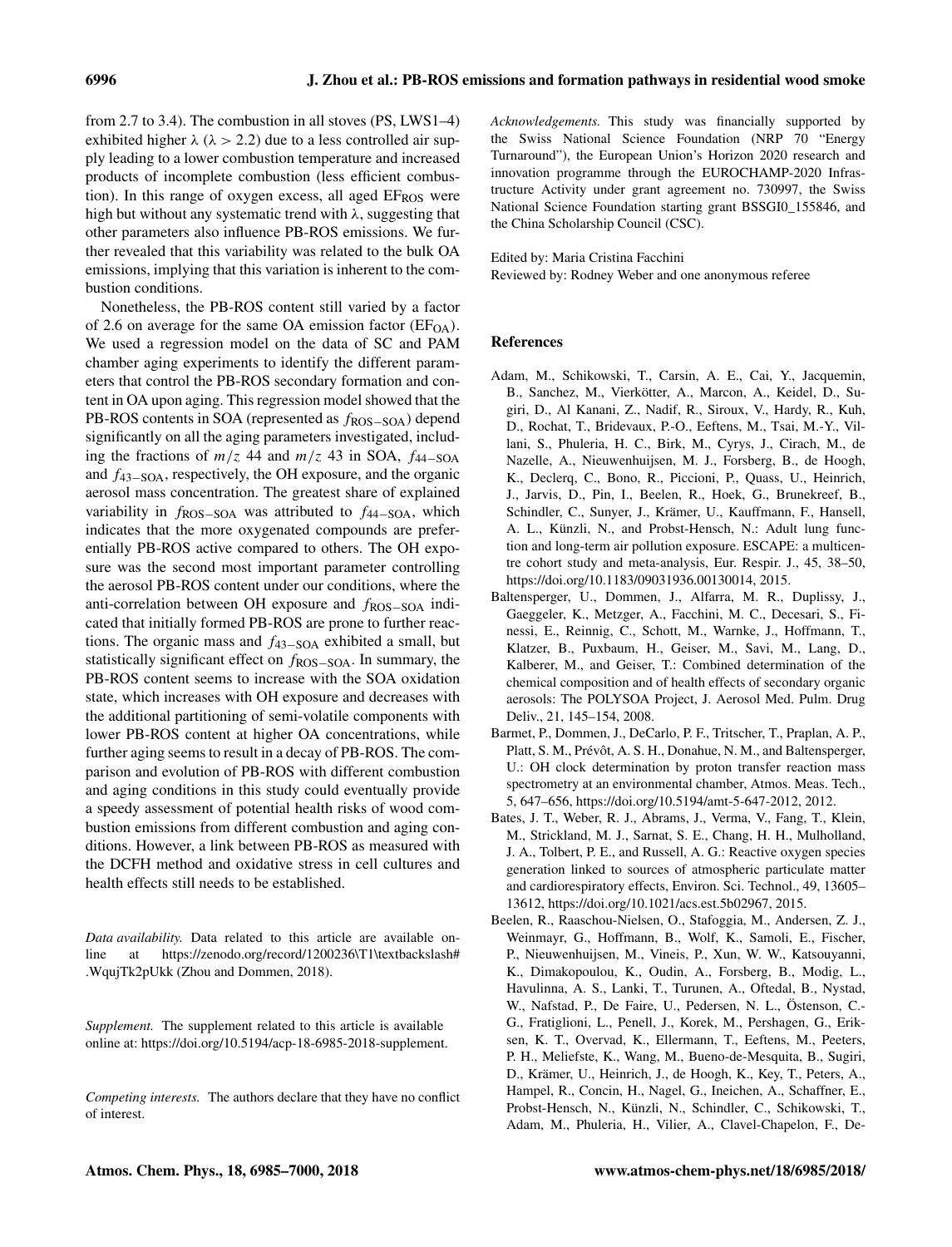clercq, C., Grioni, S., Krogh, V., Tsai, M.-Y., Ricceri, F., Sacerdote, C., Galassi, C., Migliore, E., Ranzi, A., Cesaroni, G., Badaloni, C., Forastiere, F., Tamayo, I., Amiano, P., Dorronsoro, M., Katsoulis, M., Trichopoulou, A., Brunekreef, B., and Hoek, G.: Effects of long-term exposure to air pollution on naturalcause mortality: an analysis of 22 European cohorts within the multicentre ESCAPE project, The Lancet, 383, 785–795, https://doi.org/10.1016/S0140-6736(13)62158-3, 2013.

- Bologa, A., Paur, H.-R., and Woletz, K.: Development and study of an electrostatic precipitator for small scale wood combustion, Environ. Sci. Technol., 5, 168–173, 2011.
- Boman, B. C., Forsberg, A. B., and Järvholm, B. G.: Adverse health effects from ambient air pollution in relation to residential wood combustion in modern society, Scand. J. Work Environ. Health, 29, 251–260, https://doi.org/10.5271/sjweh.729, 2003.
- Bruns, E. A., El Haddad, I., Keller, A., Klein, F., Kumar, N. K., Pieber, S. M., Corbin, J. C., Slowik, J. G., Brune, W. H., Baltensperger, U., and Prévót, A. S. H.: Inter-comparison of laboratory smog chamber and flow reactor systems on organic aerosol yield and composition, Atmos. Meas. Tech., 8, 2315– 2332, https://doi.org/10.5194/amt-8-2315-2015, 2015.
- Bruns, E. A., El Haddad, I., Slowik, J. G., Kilic, D., Klein, F., Baltensperger, U., and Prévôt, A. S. H.: Identification of significant precursor gases of secondary organic aerosols from residential wood combustion, Sci. Rep.-UK, 6, 27881, https://doi.org/10.1038/srep27881, 2016.
- Bruns, E. A., Slowik, J. G., El Haddad, I., Kilic, D., Klein, F., Dommen, J., Temime-Roussel, B., Marchand, N., Baltensperger, U., and Prévôt, A. S. H.: Characterization of gas-phase organics using proton transfer reaction time-of-flight mass spectrometry: fresh and aged residential wood combustion emissions, Atmos. Chem. Phys., 17, 705–720, https://doi.org/10.5194/acp-17-705- 2017, 2017.
- Charrier, J. G. and Anastasio, C.: On dithiothreitol (DTT) as a measure of oxidative potential for ambient particles: evidence for the importance of soluble transition metals, Atmos. Chem. Phys., 12, 9321–9333, https://doi.org/10.5194/acp-12-9321-2012, 2012.
- Cho, A. K., Sioutas, C., Miguel, A. H., Kumagai, Y., Schmitz, D. A., Singh, M., Eiguren-Fernandez, A., and Froines, J. R.: Redox activity of airborne particulate matter at different sites in the Los Angeles Basin, Environ. Res., 99, 40–47, https://doi.org/10.1016/j.envres.2005.01.003, 2005.
- Ciarelli, G., Aksoyoglu, S., El Haddad, I., Bruns, E. A., Crippa, M., Poulain, L., Äijälä, M., Carbone, S., Freney, E., O'Dowd, C., Baltensperger, U., and Prévôt, A. S. H.: Modelling winter organic aerosol at the European scale with CAMx: evaluation and source apportionment with a VBS parameterization based on novel wood burning smog chamber experiments, Atmos. Chem. Phys., 17, 7653–7669, https://doi.org/10.5194/acp-17-7653-2017, 2017.
- DeCarlo, P. F., Kimmel, J. R., Trimborn, A., Northway, M. J., Jayne, J. T., Aiken, A. C., Gonin, M., Fuhrer, K., Horvath, T., Docherty, K. S., Worsnop, D. R., and Jimenez, J. L.: Field-deployable, high-resolution, time-of-flight aerosol mass spectrometer, Anal. Chem., 78, 8281–8289, https://doi.org/10.1021/ac061249n, 2006.
- Delfino, R. J., Staimer, N., Tjoa, T., Arhami, M., Polidori, A., Gillen, D. L., George, S. C., Shafer, M. M., Schauer, J. J., and Sioutas, C.: Associations of primary and sec-

ondary organic aerosols with airway and systemic inflammation in an elderly panel cohort, Epidemiology, 21, 892–902, https://doi.org/10.1097/EDE.0b013e3181f20e6c, 2010.

- Delfino, R. J., Staimer, N., Tjoa, T., Gillen, D. L., Schauer, J. J., and Shafer, M. M.: Airway inflammation and oxidative potential of air pollutant particles in a pediatric asthma panel, J. Expo. Sci. Environ. Epidemiol., 23, 466–473, https://doi.org/10.1038/jes.2013.25, 2013.
- Dockery, D. W., Pope, C. A., Xu, X., Spengler, J. D., Ware, J. H., Fay, M. E., Ferris, B. G. J., and Speizer, F. E.: An association between air pollution and mortality in six U.S. cities, N. Engl. J. Med., 329, 1753–1759, https://doi.org/10.1056/nejm 199312093292401, 1993.
- Drinovec, L., Mocnik, G., Zotter, P., Prévôt, A. S. H., Ruckstuhl, C., Coz, E., Rupakheti, M., Sciare, J., Müller, T., Wiedensohler, A., and Hansen, A. D. A.: The "dual-spot" Aethalometer: an improved measurement of aerosol black carbon with realtime loading compensation, Atmos. Meas. Tech., 8, 1965–1979, https://doi.org/10.5194/amt-8-1965-2015, 2015.
- EEA: European Union emission inventory report 1990–2011 under the UNECE Convention on Long-range Transboundary Air Pollution (LRTAP), in: EEA Technical report, EEA (European Environment Agency), Copenhagen, 2013.
- Fang, T., Verma, V., Bates, J. T., Abrams, J., Klein, M., Strickland, M. J., Sarnat, S. E., Chang, H. H., Mulholland, J. A., Tolbert, P. E., Russell, A. G., and Weber, R. J.: Oxidative potential of ambient water-soluble PM2.5 in the southeastern United States: contrasts in sources and health associations between ascorbic acid (AA) and dithiothreitol (DTT) assays, Atmos. Chem. Phys., 16, 3865–3879, https://doi.org/10.5194/acp-16-3865-2016, 2016.
- Fitzpatrick, E. M., Ross, A. B., Bates, J., Andrews, G., Jones, J. M., Phylaktou, H., Pourkashanian, M., and Williams, A.: Emission of oxygenated species from the combustion of pine wood and its relation to soot formation, Process Saf. Environ., 85, 430–440, https://doi.org/10.1205/psep07020, 2007.
- Fuller, G. W., Tremper, A. H., Baker, T. D., Yttri, K. E., and Butterfield, D.: Contribution of wood burning to  $PM_{10}$  in London, Atmos. Environ., 87, 87-94, https://doi.org/10.1016/j.atmosenv.2013.12.037, 2014.
- Fuller, S. J., Wragg, F. P. H., Nutter, J., and Kalberer, M.: Comparison of on-line and off-line methods to quantify reactive oxygen species (ROS) in atmospheric aerosols, Atmos. Environ., 92, 97– 103, https://doi.org/10.1016/j.atmosenv.2014.04.006, 2014.
- Fullerton, D. G., Suseno, A., Semple, S., Kalambo, F., Malamba, R., White, S., Jack, S., Calverley, P. M., and Gordon, S. B.: Wood smoke exposure, poverty and impaired lung function in Malawian adults, Int. J. Tuberc. Lung. Dis., 15, 391–398, 2011.
- Germain, A.: Impact of Residential Wood Stove Replacement on Air Emissions in Canada, Environmental Protection Branch Environment Canada, Montréal, 19 pp., 2005.
- He, T., Yang, Z., Liu, T., Shen, Y., Fu, X., Qian, X., Zhang, Y., Wang, Y., Xu, Z., Zhu, S., Mao, C., Xu, G., and Tang, J.: Ambient air pollution and years of life lost in Ningbo, China, Sci. Rep.- UK, 6, 22485, https://doi.org/10.1038/srep22485, 2016.
- Heringa, M. F., DeCarlo, P. F., Chirico, R., Tritscher, T., Dommen, J., Weingartner, E., Richter, R., Wehrle, G., Prévôt, A. S. H., and Baltensperger, U.: Investigations of primary and secondary particulate matter of different wood combustion appliances with a high-resolution time-of-flight aerosol mass spectrometer, At-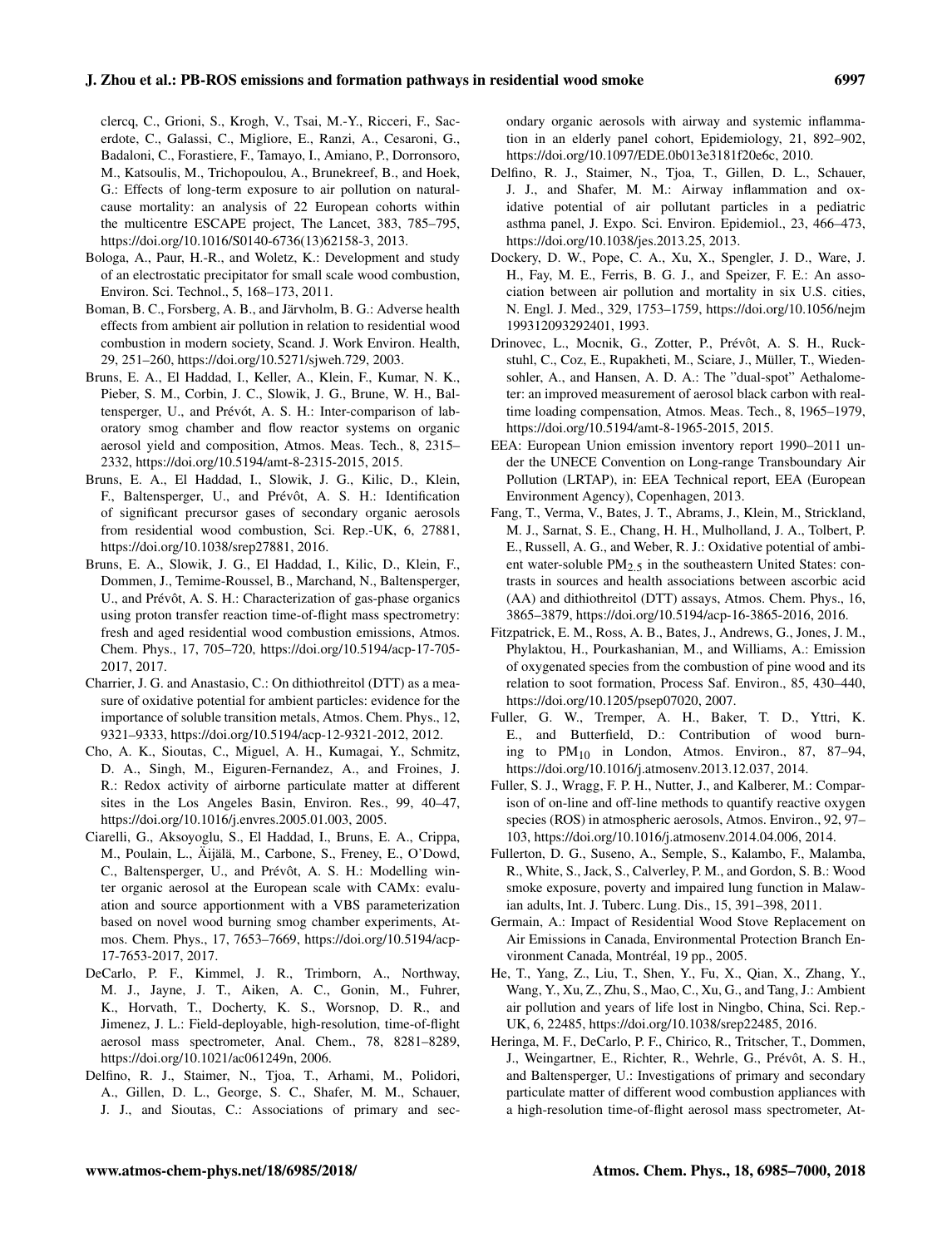mos. Chem. Phys., 11, 5945–5957, https://doi.org/10.5194/acp-11-5945-2011, 2011.

- Heringa, M. F., DeCarlo, P. F., Chirico, R., Lauber, A., Doberer, A., Good, J., Nussbaumer, T., Keller, A., Burtscher, H., Richard, A., Miljevic, B., Prevot, A. S. H., and Baltensperger, U.: Timeresolved characterization of primary emissions from residential wood combustion appliances, Environ. Sci. Technol., 46, 11418– 11425, https://doi.org/10.1021/es301654w, 2012.
- Hwang, B.-F., Chen, Y.-H., Lin, Y.-T., Wu, X.-T., and Leo Lee, Y.: Relationship between exposure to fine particulates and ozone and reduced lung function in children, Environ. Res., 137, 382–390, https://doi.org/10.1016/j.envres.2015.01.009, 2015.
- Janssen, N. A. H., Strak, M., Yang, A., Hellack, B., Kelly, F. J., Kuhlbusch, T. A. J., Harrison, R. M., Brunekreef, B., Cassee, F. R., Steenhof, M., and Hoek, G.: Associations between three specific a-cellular measures of the oxidative potential of particulate matter and markers of acute airway and nasal inflammation in healthy volunteers, Occup. Environ. Med., 72, 49–56, doi:10.1136/oemed-2014-102303, 2015.
- Johansson, L. S., Leckner, B., Gustavsson, L., Cooper, D., Tullin, C., and Potter, A.: Emission characteristics of modern and old-type residential boilers fired with wood logs and wood pellets, Atmos. Environ., 38, 4183–4195, https://doi.org/10.1016/j.atmosenv.2004.04.020, 2004.
- Johnston, F. H., Henderson, S. B., Chen, Y., Randerson, J. T., Marlier, M., Defries, R. S., Kinney, P., Bowman, D. M., and Brauer, M.: Estimated global mortality attributable to smoke from landscape fires, Environ. Health Perspect., 120, 695–701, https://doi.org/10.1289/ehp.1104422, 2012.
- Kang, E., Root, M. J., Toohey, D. W., and Brune, W. H.: Introducing the concept of Potential Aerosol Mass (PAM), Atmos. Chem. Phys., 7, 5727–5744, https://doi.org/10.5194/acp-7-5727-2007, 2007.
- Kelly, F. J. and Fussell, J. C.: Size, source and chemical composition as determinants of toxicity attributable to ambient particulate matter, Atmos. Environ., 60, 504–526, https://doi.org/10.1016/j.atmosenv.2012.06.039, 2012.
- King, L. E. and Weber, R. J.: Development and testing of an online method to measure ambient fine particulate reactive oxygen species (ROS) based on the 2',7'dichlorofluorescin (DCFH) assay, Atmos. Meas. Tech., 6, 1647– 1658, https://doi.org/10.5194/amt-6-1647-2013, 2013.
- Krapf, M., Haddad, I. E., Bruns, E. A., Molteni, U., Daellenbach, K. R., Prévôt, A. S. H., Baltensperger, U., and Dommen, J.: Labile peroxides in secondary organic aerosol, Chem, 1, 603–616, 2016.
- Krapf, M., Kunzi, L., Allenbach, S., Bruns, E. A., Gavarini, I., El-Haddad, I., Slowik, J. G., Prevot, A. S. H., Drinovec, L., Mocnik, G., Dumbgen, L., Salathe, M., Baumlin, N., Sioutas, C., Baltensperger, U., Dommen, J., and Geiser, M.: Wood combustion particles induce adverse effects to normal and diseased airway epithelia, Environ. Sci.-Proc. Imp., 19, 538–548, https://doi.org/10.1039/C6EM00586A, 2017.
- Lakey, P. S. J., Berkemeier, T., Tong, H., Arangio, A. M., Lucas, K., Pöschl, U., and Shiraiwa, M.: Chemical exposureresponse relationship between air pollutants and reactive oxygen species in the human respiratory tract, Sci. Rep.-UK, 6, 32916, https://doi.org/10.1038/srep32916, 2016.
- Landreman, A. P., Shafer, M. M., Hemming, J. C., Hannigan, M. P., and Schauer, J. J.: A macrophage-based method for the as-

sessment of the reactive oxygen species (ROS) activity of atmospheric particulate matter (PM) and application to routine (Daily-24 h) aerosol monitoring studies, Aerosol Sci. Technol., 42, 946– 957, https://doi.org/10.1080/02786820802363819, 2008.

- Lee, Y. L., Wang, W.-H., Lu, C.-W., Lin, Y.-H., and Hwang, B.-F.: Effects of ambient air pollution on pulmonary function among schoolchildren, Int. J. Hyg. Envir. Heal., 214, 369–375, https://doi.org/10.1016/j.ijheh.2011.05.004, 2011.
- Li, N., Sioutas, C., Cho, A., Schmitz, D., Misra, C., Sempf, J., Wang, M., Oberley, T., Froines, J., and Nel, A.: Ultrafine particulate pollutants induce oxidative stress and mitochondrial damage, Environ. Health Perspect., 111, 455–460, 2003.
- Liu, J. C., Wilson, A., Mickley, L. J., Dominici, F., Ebisu, K., Wang, Y., Sulprizio, M. P., Peng, R. D., Yue, X., Son, J. Y., Anderson, G. B., and Bell, M. L.: Wildfirespecific fine particulate matter and risk of hospital admissions in urban and rural counties, Epidemiology, 28, 77–85, https://doi.org/10.1097/EDE.0000000000000556, 2017.
- Lobo, V., Patil, A., Phatak, A., and Chandra, N.: Free radicals, antioxidants and functional foods: Impact on human health, Pharmacogn. Rev., 4, 118–126, https://doi.org/10.4103/0973- 7847.70902, 2010.
- Marabini, L., Ozgen, S., Turacchi, S., Aminti, S., Arnaboldi, F., Lonati, G., Fermo, P., Corbella, L., Valli, G., Bernardoni, V., Dell'Acqua, M., Vecchi, R., Becagli, S., Caruso, D., Corrado, G. L., and Marinovich, M.: Ultrafine particles (UFPs) from domestic wood stoves: genotoxicity in human lung carcinoma A549 cells, Mutat. Res., 820, 39–46, https://doi.org/10.1016/j.mrgentox.2017.06.001, 2017.
- Miljevic, B., Heringa, M. F., Keller, A., Meyer, N. K., Good, J., Lauber, A., DeCarlo, P. F., Fairfull-Smith, K. E., Nussbaumer, T., Burtscher, H., Prévôt, A. S. H., Baltensperger, U., Bottle, S. E., and Ristovski, Z. D.: Oxidative potential of logwood and pellet burning particles assessed by a novel profluorescent nitroxide probe, Environ. Sci. Technol., 44, 6601–6607, https://doi.org/10.1021/es100963y, 2010.
- Muala, A., Rankin, G., Sehlstedt, M., Unosson, J., Bosson, J. A., Behndig, A., Pourazar, J., Nyström, R., Pettersson, E., Bergvall, C., Westerholm, R., Jalava, P. I., Happo, M. S., Uski, O., Hirvonen, M.-R., Kelly, F. J., Mudway, I. S., Blomberg, A., Boman, C., and Sandström, T.: Acute exposure to wood smoke from incomplete combustion – indications of cytotoxicity, Part. Fibre Toxicol., 12, 33, https://doi.org/10.1186/s12989-015-0111-7, 2015.
- Mudway, I. S., Stenfors, N., Duggan, S. T., Roxborough, H., Zielinski, H., Marklund, S. L., Blomberg, A., Frew, A. J., Sandstrom, T., and Kelly, F. J.: An in vitro and in vivo investigation of the effects of diesel exhaust on human airway lining fluid antioxidants, Arch. Biochem. Biophys., 423, 200–212, https://doi.org/10.1016/j.abb.2003.12.018, 2004.
- Ng, N. L., Canagaratna, M. R., Jimenez, J. L., Chhabra, P. S., Seinfeld, J. H., and Worsnop, D. R.: Changes in organic aerosol composition with aging inferred from aerosol mass spectra, Atmos. Chem. Phys., 11, 6465–6474, https://doi.org/10.5194/acp-11-6465-2011, 2011.
- Nussbaumer, T. and Kaltschmitt, M.: Begriffsdefinitionen, edited by: 8.1, in: Energie aus Biomasse, edited by: Kaltschmitt, M. and Hartmann, H., Springer, Berlin, Heidelberg, 239–247, 2000.
- Nussbaumer, T. and Lauber, A.: Formation mechanisms and physical properties of particles from wood combustion for design and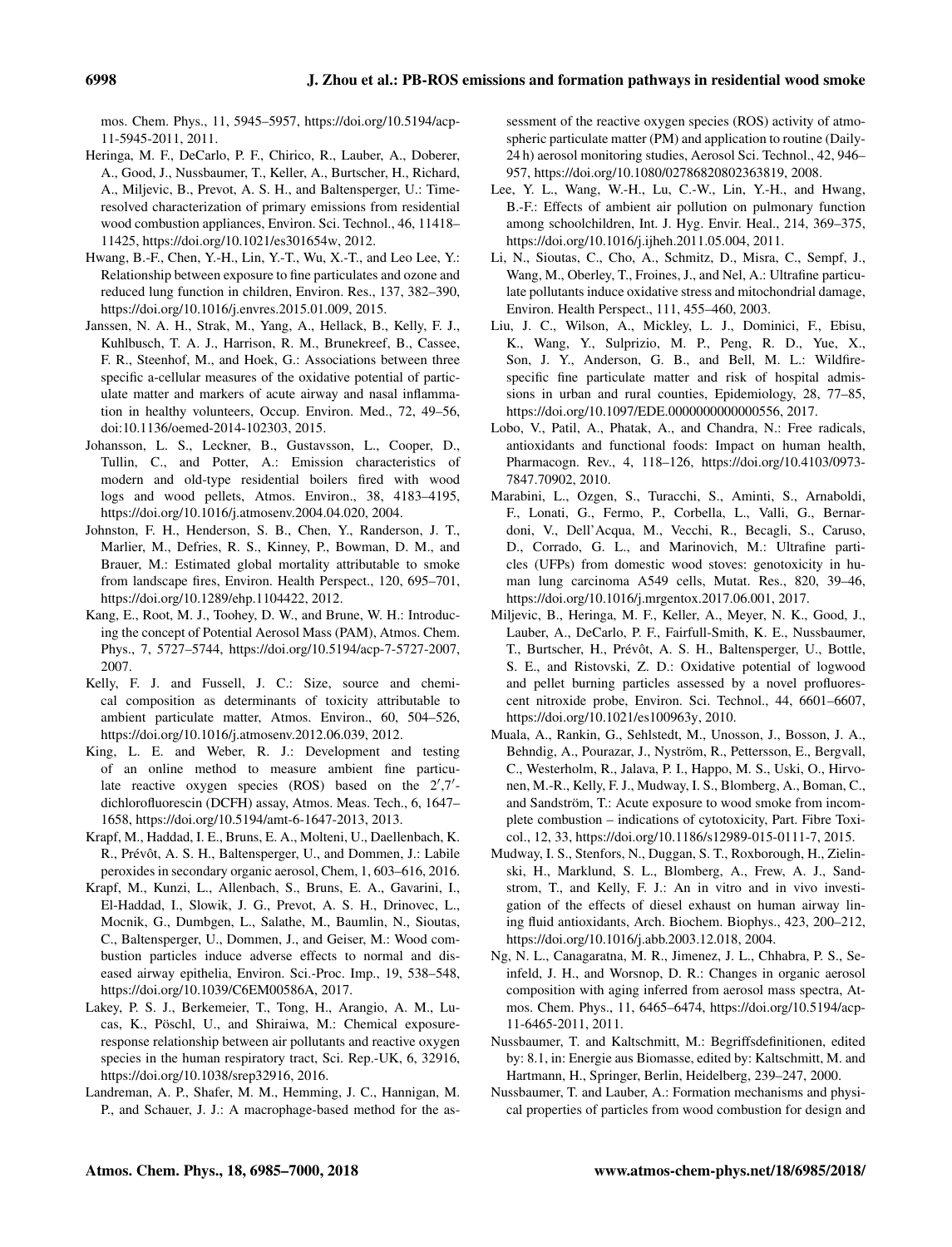operation of electrostatic precipitators, 18th European Biomass Conference and Exhibition, Lyon, ETA-Florence, 3–7 May, 2010.

- Paulsen, D., Dommen, J., Kalberer, M., Prévôt, A. S. H., Richter, R., Sax, M., Steinbacher, M., Weingartner, E., and Baltensperger, U.: Secondary Organic Aerosol Formation by Irradiation of 1,3,5- Trimethylbenzene-NO<sub>x</sub>-H<sub>2</sub>O in a new reaction chamber for atmospheric chemistry and physics, Environ. Sci. Technol., 39, 2668–2678, https://doi.org/10.1021/es0489137, 2005.
- Pfaffenberger, L., Barmet, P., Slowik, J. G., Praplan, A. P., Dommen, J., Prévôt, A. S. H., and Baltensperger, U.: The link between organic aerosol mass loading and degree of oxygenation: an  $\alpha$ pinene photooxidation study, Atmos. Chem. Phys., 13, 6493– 6506, https://doi.org/10.5194/acp-13-6493-2013, 2013.
- Platt, S. M., El Haddad, I., Zardini, A. A., Clairotte, M., Astorga, C., Wolf, R., Slowik, J. G., Temime-Roussel, B., Marchand, N., Ježek, I., Drinovec, L., Mocnik, G., Möhler, O., Richter, R., Barmet, P., Bianchi, F., Baltensperger, U., and Prévôt, A. S. H.: Secondary organic aerosol formation from gasoline vehicle emissions in a new mobile environmental reaction chamber, Atmos. Chem. Phys., 13, 9141–9158, https://doi.org/10.5194/acp-13-9141-2013, 2013.
- Platt, S. M., Haddad, I. E., Pieber, S. M., Huang, R. J., Zardini, A. A., Clairotte, M., Suarez-Bertoa, R., Barmet, P., Pfaffenberger, L., Wolf, R., Slowik, J. G., Fuller, S. J., Kalberer, M., Chirico, R., Dommen, J., Astorga, C., Zimmermann, R., Marchand, N., Hellebust, S., Temime-Roussel, B., Baltensperger, U., and Prévôt, A. S. H.: Two-stroke scooters are a dominant source of air pollution in many cities, Nat. Comm., 5, 3749, https://doi.org/10.1038/ncomms4749, 2014.
- Pope, I. C., Burnett, R. T., Thun, M. J., Calle, E. E., Krewski, D., Ito, K., and Thurston, G. D.: Lung cancer, cardiopulmonary mortality, and long-term exposure to fine particulate air pollution, JAMA, 287, 1132–1141, https://doi.org/10.1001/jama.287.9.1132, 2002.
- Schmidl, C., Luisser, M., Padouvas, E., Lasselsberger, L., Rzaca, M., Ramirez-Santa Cruz, C., Handler, M., Peng, G., Bauer, H., and Puxbaum, H.: Particulate and gaseous emissions from manually and automatically fired small scale combustion systems, Atmos. Environ., 45, 7443–7454, https://doi.org/10.1016/j.atmosenv.2011.05.006, 2011.
- Tapanainen, M., Jalava, P. I., Mäki-Paakkanen, J., Hakulinen, P., Lamberg, H., Ruusunen, J., Tissari, J., Jokiniemi, J., and Hirvonen, M.-R.: Efficiency of log wood combustion affects the toxicological and chemical properties of emission particles, Inhal. Toxicol., 24, 343–355, https://doi.org/10.3109/08958378.2012.671858, 2012.
- Tong, H., Arangio, A. M., Lakey, P. S. J., Berkemeier, T., Liu, F., Kampf, C. J., Brune, W. H., Pöschl, U., and Shiraiwa, M.: Hydroxyl radicals from secondary organic aerosol decomposition in water, Atmos. Chem. Phys., 16, 1761–1771, https://doi.org/10.5194/acp-16-1761-2016, 2016.
- Tuet, W. Y., Chen, Y., Fok, S., Champion, J. A., and Ng, N. L.: Inflammatory responses to secondary organic aerosols (SOA) generated from biogenic and anthropogenic precursors, Atmos. Chem. Phys., 17, 11423–11440, https://doi.org/10.5194/acp-17- 11423-2017, 2017.
- U.S. Environmental Protection Administration (USEPA): National emission trends (NET) database, Emission Factor and Inventory

Group, Office of Air Quality Planning and Standards, Research Triangle Park, NC, 2000.

- Venkatachari, P. and Hopke, P. K.: Development and Laboratory Testing of an automated monitor for the measurement of atmospheric particle-bound reactive oxygen species (ROS), Aerosol Sci. Technol., 42, 629–635, https://doi.org/10.1080/02786820802227345, 2008.
- Verma, V., Rico-Martinez, R., Kotra, N., King, L., Liu, J., Snell, T. W., and Weber, R. J.: Contribution of water-soluble and insoluble components and their hydrophobic/hydrophilic subfractions to the reactive oxygen species-generating potential of fine ambient aerosols, Environ. Sci. Technol., 46, 11384–11392, https://doi.org/10.1021/es302484r, 2012.
- Verma, V., Fang, T., Xu, L., Peltier, R. E., Russell, A. G., Ng, N. L., and Weber, R. J.: organic aerosols associated with the generation of reactive oxygen species (ROS) by water-soluble PM<sub>2.5</sub>, Environ. Sci. Technol., 49, 4646–4656, https://doi.org/10.1021/es505577w, 2015.
- Wang, Y., Kim, H., and Paulson, S.: Hydrogen peroxide generation from α- and β-pinene and toluene secondary organic aerosols, Atmos. Environ., 45, 3149–3156, 2011a.
- Wang, Y., Hopke, P. K., Sun, L., Chalupa, D. C., and Utell, M. J.: Laboratory and field testing of an automated atmospheric particle-bound reactive oxygen species sampling-analysis system, J. Toxicol., 419–476, https://doi.org/10.1155/2011/419476, 2011b.
- Ward, D. E. and Radke, L. F.: Emission measurements from vegetation fires: A comparative evalution of methods and results, in: Fire in the Environment: The Ecological, Atmospheric and Climatic Importance of Vegetation Fires, edited by: Crutzen, P. J. and Goldammer, J. G., John Wilry, Chichester UK, 53–56, 1993.
- Weber, S., Gaëlle, U., Calas, A., Chevrier, F., Besombes, J.- L., Charron, A., Salameh, D., Ježek, I., Mocnik, G., and Jaffrezo, J.-L.: An apportionment method for the oxydative potential to the atmospheric PM sources: application to a oneyear study in Chamonix, France, Atmos. Chem. Phys. Discuss., https://doi.org/10.5194/acp-2017-1053, in review, 2018.
- Yap, S. G. P.: The potential impact of residential wood burning Regulations in a California Region: Concurrent Wintertime reductions in ambient pollution and cardiovascular mortality, ISEE 20th Annual Conference, 12–16 October, Pasadena, California, USA, 2008.
- Zhang, X., Hecobian, A., Zheng, M., Frank, N. H., and Weber, R. J.: Biomass burning impact on  $PM_{2.5}$  over the southeastern US during 2007: integrating chemically speciated FRM filter measurements, MODIS fire counts and PMF analysis, Atmos. Chem. Phys., 10, 6839–6853, https://doi.org/10.5194/acp-10-6839-2010, 2010.
- Zhang, X., Staimer, N., Tjoa, T., Gillen, D. L., Schauer, J. J., Shafer, M. M., Hasheminassab, S., Pakbin, P., Longhurst, J., Sioutas, C., and Delfino, R. J.: Associations between microvascular function and short-term exposure to traffic-related air pollution and particulate matter oxidative potential, Environmental health: a global access science source, Environ. Health, 15, 81, https://doi.org/10.1186/s12940-016-0157-5, 2016.
- Zhou, J. and Dommen, J.: Particle bound reactive oxygen species (PB-ROS) emissions and formation pathways in residential wood smoke under different combustion and aging conditions, Zenodo,